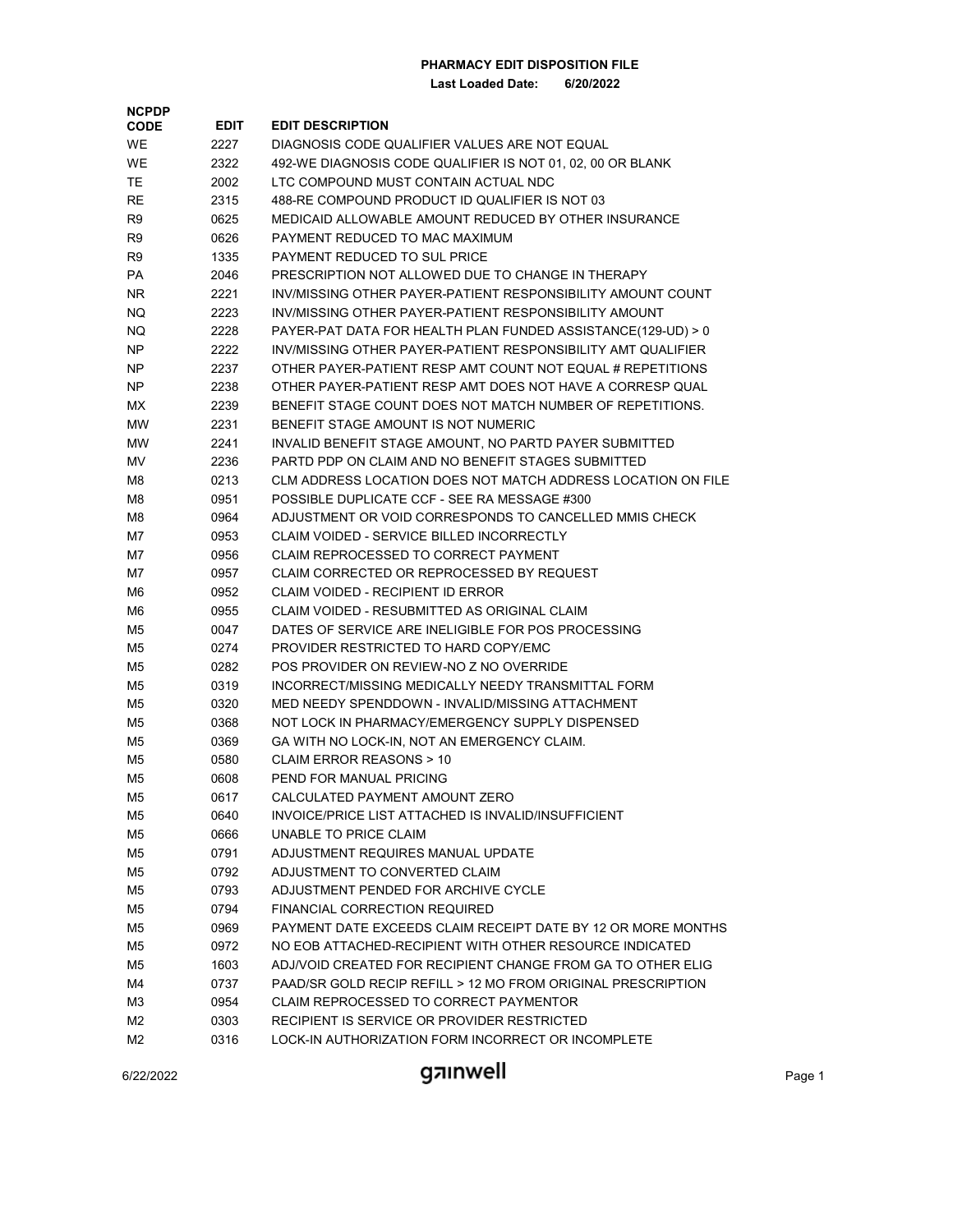**Last Loaded Date: 6/20/2022**

| <b>NCPDP</b>   |             |                                                              |
|----------------|-------------|--------------------------------------------------------------|
| <b>CODE</b>    | <b>EDIT</b> | <b>EDIT DESCRIPTION</b>                                      |
| M1             | 0197        | MISSING/INVALID NCPDP MAND                                   |
| M1             | 0242        | SPECIAL PROGRAM/PROGRAM STATUS CODE-PROCEDURE RESTRICTION    |
| M1             | 0305        | CCPED OR HCEP NON COVERED SERVICE                            |
| M1             | 0308        | INELIGIBLE SERVICES UNDER MEDICALLY NEEDY PROGRAM            |
| M1             | 0445        | TPL NOT ON RESOURCE FILE BUT TPL AMT ON CLAIM                |
| M1             | 0449        | "INAPPROPRIATE NARCOTIC USE"                                 |
| ΗG             | 2303        | 345-HG DAYS SUPPLY INTENDED TO BE DISPENSED IS NOT NUMERIC   |
| HF             | 2302        | 344-HF QUANTITY INTENDED TO BE DISPENSED IS NOT NUMERIC      |
| HD             | 2305        | 343-HD DISPENSING STATUS IS NOT BL.                          |
| HD             | 2340        | 343-HD DISPENSING STATUS INVALID                             |
| HD             | 2341        | MULTIPLE PARTIAL FILLS NOT ALLOWED                           |
| HС             | 2224        | INVALID OTHER PAYER AMOUNT PAID QUALIFIER FOR D.0 CLAIM      |
| G5             | 0989        | INVALID APPROPRIATION CODE ASSIGNMENT                        |
| EZ             | 2051        | FIELD 466-EZ MAY NOT CONTAIN 05 QUALIFIER - USE 01 FOR NPI   |
| EZ             | 2311        | 466-EZ PRESCRIBE QUALIFIER ID IS NOT VALID VALUE 01,05 OR 08 |
| EV             | 0408        | PRIOR AUTHORIZATION NUMBER INVALID                           |
| EV             | 0774        | PRIOR AUTHORIZATION NOT ON FILE                              |
| EV             | 0775        | PA RECORD ON FILE IS NOT ACTIVE                              |
| EV             | 0779        | MEDICAID PRIOR AUTHORIZATION NUMBER INVALID                  |
| EU             | 0055        | A 1 IS NOT PRESENT IN THE PA IND FIELD AND PA # IS PRESENT   |
| EТ             | 2333        | 460-ET QTY PRESCRIBED NOT NUMERIC OR NOT SUBMITTED           |
| EТ             | 2334        | QTY PRESCRIBED DOES NOT MATCH PREVIOUSLY SUBMITTED CLAIM     |
| EМ             | 2320        | 455-EM PRESCRIPTION/SERVICE REFERENCE NUM QUALIFIER IS NOT 1 |
| EЕ             | 2003        | COMPOUND DRUG-INCORRECT INGREDIENT QUANTITY/COST             |
| EЕ             | 2285        | COMPOUND INGREDIENT DRUG COST IS NON-NUMERIC OR NEGATIVE     |
| E9             | 0002        | BILLING PROVIDER NUMBER MISSING/INVALID                      |
| E9             | 0007        | BILLING PROVIDER CHECK DIGIT INVALID                         |
| E9             | 2057        | SERVICE/BILLING PROVIDER NPI FAIL CHECK DIGIT 201-B1         |
| E9             | 2058        | SERVICING/BILLING PROVIDER NPI IS REQUIRED OF 05/23/08       |
| E9             | 2270        | PROVIDER ONLY AUTHORIZED TO PRESCRIBE- NOT A BILLING PROV    |
| E7             | 0441        | NUMBER OF UNITS RESTOCKED EXCEEDS ORIGINAL UNITS PAID        |
| E7             | 0560        | COMPOUND DRUG-QUANTITY MISSING OR INVALID                    |
| E7             | 0585        | SERVICE UNITS INCONSISTENT WITH PRODUCT PACKAGING            |
| E7             | 0607        | LOW VARIANCE ERROR                                           |
| E7             | 2069        | METRIC QUANTITY MUST REFLECT WHOLE PACKAGE                   |
| E7             | 2306        | 442-E7 QUANTITY DISPENSED NOT NUMERIC OR IS NEGATIVE         |
| E7             | 2335        | QTY DISPENSED > QTY PRESCRIBED                               |
| E <sub>5</sub> | 2345        | M/I PROFESSIONAL SERVICE CODE (445-E5)                       |
| E4             | 0182        | OVERRIDE CODE NOT NUMERIC                                    |
| E <sub>3</sub> | 2344        | M/I INCENTIVE AMOUNT SUBMITTED FIELD (438-E3)                |
| E <sub>1</sub> | 2321        | 436-E1 PROD/SERV ID QUAL NOT 03 FOR SINGLE OR 00 FOR CMPND   |
| DZ             | 0019        | INVALID INTERNAL CONTROL NUMBER (ICN)                        |
| DZ             | 0185        | FORMER ICN # INVALID (ECPS)                                  |
| DZ             | 0789        | FORMER ICN INVALID (FFS)                                     |
| DZ             | 0847        | INCORRECT ICN ON FD-999                                      |
| DZ             | 0848        | ADJUST CLM MISSING PAYER/CARRIER CODE AND/OR TPL PAYMENT     |
| DZ             | 0899        | <b>DUPLICATE ICN</b>                                         |
| DX             | 2055        | PART D PDP RESPONSIBLE FOR PAYMENTS / BILL PRIMARY PAYER.    |
| DX             | 2110        | PATIENT PAID AMOUNT UNKNOWN                                  |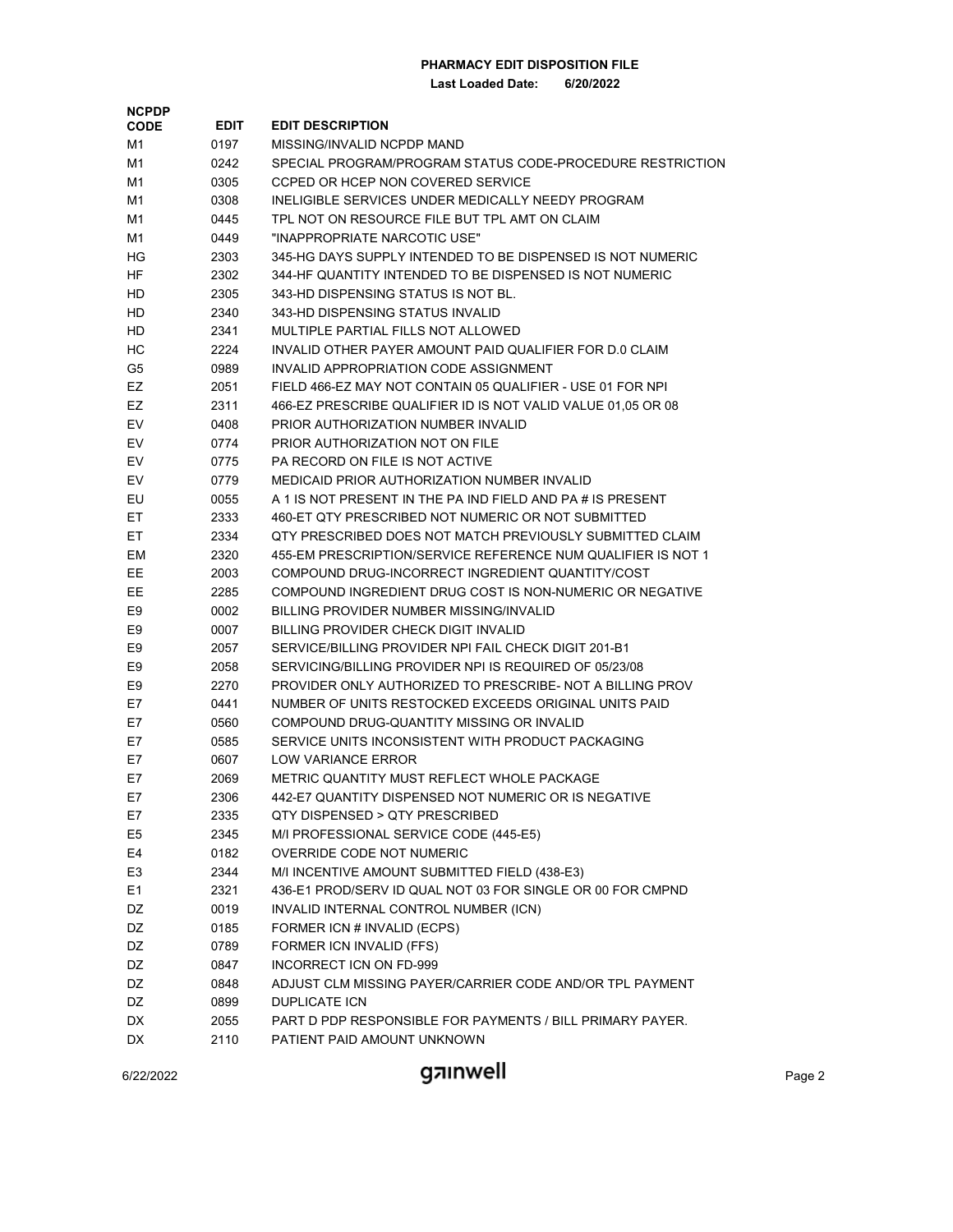**Last Loaded Date: 6/20/2022**

| <b>CODE</b><br>0181<br>TOTAL TPL AMOUNT MUST BE NUMERIC<br>DV.<br>0443<br>TPL PAYMENT EXPECTED PAYOR ID ON CLAIM BUT NO TPL AMOUNT<br>DV<br>TPL PAYMENT AMOUNT FROM EOB MISSING ON CLAIM<br>DV<br>0974<br>MEDICARE PART D DEDUCTIBLE AMT MUST BE BETWEEN 0 AND 250.00<br>DV<br>2005<br>PART D COINS/COPAY AMT IS A NEGATIVE NUMBER<br>DV<br>2006<br>PARTD DEDUCTIBLE INVALID FOR TITLE XIX BENEFICIARY<br>DV<br>2122<br>HMS TPL CLAIM W/NO COB AMOUNTS<br>DV<br>2130<br>COB SEGMENT AND NO TPL PAID INFORMATION ON INPUT CLAIM<br>DV<br>2136<br>TPL PAYMENT AND REJECT CODE FOR OTHER PRIVATE PAYER<br>DV<br>2139<br>MISSING QUALIFIER FOR OTHER PAYER AMOUNT PAID<br>DV<br>2229<br>DQ<br>0151<br>INV/MISS CLAIM LINE CHARGE(S)<br><b>INV/MISS TOTAL CHARGE</b><br>DQ<br>0152<br>MANUAL PRICING EXCEEDS BILLED CHARGES<br>DQ<br>0610<br>DN<br>0611<br>PAYMENT EXCEEDS BILLED CHARGES/PAID CHARGES<br>COMPUTED DRUG COST ALLOW IS ZERO - VERIFY/CORRECT QUANTITY<br>DN<br>0667<br>GENERIC DRUG HAS NO PRICE - SUL/FUL/WAC/NADAC MISSING<br>DN<br>2142<br>412-DC DISPENSING FEE SUBMITTED IS NOT NUMERIC<br>DC<br>2310<br>CВ<br>0012<br>MISSING RECIPIENT NAME<br>CВ<br>0302<br>NAME MISMATCH OR FOR PHARMACY: GENDER AND/OR DOB<br>INV/MISS DIAGNOSIS CODE<br>BB<br>0166<br>202-B2 SERVICE PROVIDER ID QUALIFIER NOT 01<br>B2<br>2319<br>SUBMITTER NOT APPROVED FOR PROVIDER.<br>AK<br>0271<br>AJ<br>0417<br>GENERIC SUBSTITUTION REQUIRED OR INAPPROPRIATE DAW<br>DAILY QUANTITY EXCEEDED - 30 DAY EXTENSION PERIOD AUTHORIZED<br>AG<br>0535<br>AG<br>0536<br>DAILY QUANTITY POSSIBLY EXCEEDED<br>PA DOLLARS/UNITS EXHAUSTED-CUTBACK<br>AG<br>0776<br>AF<br>ACTIVE MANAGED CARE FOUND W/O ACTIVE ELIGIBILITY<br>1381<br>AE<br>0884<br>CLAIM DENIED/SUBMIT DME CLAIM TO MEDICARE<br>AE<br>0963<br>RECIPIENT HAS MEDICARE - BILL MEDICARE<br>AE<br>0979<br>RECIPIENT IS MCARE PART B OR MCARE HMO ELIGIBLE<br>AD<br>0202<br>PROVIDER CANNOT SUBMIT THIS CLAIM TYPE<br>PROVIDER ON REVIEW - STATE PEND<br>AD<br>0203<br>AD<br>0223<br>PROVIDER ON REVIEW-DENY PAYMENT<br>AD<br>0227<br>PROVIDER NOT APPROVED FOR EMC<br>POST PAY PROVIDER ON REVIEW<br>AD<br>0228<br>LTC PHARMACY INELIGIBLE FOR UD RECYCLING.<br>AD<br>0440<br>CLAIM DENIED PROVIDER NOT REENROLLED<br>AD<br>0696<br>AD<br>CLAIM PENDED PROVIDER RE-ENROLLMENT NOT COMPLETED<br>0697<br>HEALTHCARE PRVDR FEDERALLY EXCLUDED FROM NJMM PARTICIPATION<br>AD<br>1329<br>HEALTHCARE PRVDR FEDERALLY EXCLUDED FROM NJMM PARTICIPATION<br>AD<br>1334<br>AC<br>DRUG NOT PAYABLE - NO ADDP REBATE AGREEMENT<br>0512<br>AC<br>DRUG NOT PAYABLE - NO REBATE AGREEMENT<br>0549<br>AC<br>COMP DRUG WITH INGREDIENT NOT COVERED BY REBATE AGREEMENT<br>0562<br>AC<br>DRUG NOT PAYABLE - NO STATE REBATE AGREEMENT<br>0570<br>SENIOR GOLD CO-PAY APPLIED FROM VOIDED CLAIM<br>AA<br>0941<br>PART B COVERAGE KNOWN - BILL PART B/PART D/TPL<br>A6<br>2145<br>9G<br>MINIMUM 180 DAYS REQUIRED FOR VACCINATION CLAIM<br>2143<br>8C<br>LTC FACILITY ID MISSING ON POS REBILL UNIT DOSE RESTOCK<br>0457 | <b>NCPDP</b> |             |                                      |
|----------------------------------------------------------------------------------------------------------------------------------------------------------------------------------------------------------------------------------------------------------------------------------------------------------------------------------------------------------------------------------------------------------------------------------------------------------------------------------------------------------------------------------------------------------------------------------------------------------------------------------------------------------------------------------------------------------------------------------------------------------------------------------------------------------------------------------------------------------------------------------------------------------------------------------------------------------------------------------------------------------------------------------------------------------------------------------------------------------------------------------------------------------------------------------------------------------------------------------------------------------------------------------------------------------------------------------------------------------------------------------------------------------------------------------------------------------------------------------------------------------------------------------------------------------------------------------------------------------------------------------------------------------------------------------------------------------------------------------------------------------------------------------------------------------------------------------------------------------------------------------------------------------------------------------------------------------------------------------------------------------------------------------------------------------------------------------------------------------------------------------------------------------------------------------------------------------------------------------------------------------------------------------------------------------------------------------------------------------------------------------------------------------------------------------------------------------------------------------------------------------------------------------------------------------------------------------------------------------------------------------------------------------------------------------------------------------------------------------------------------------------------------------------------------------------------------------------------------------------------------------------------------------------------------------------------------------------------------------------------------------------------------------------------------|--------------|-------------|--------------------------------------|
|                                                                                                                                                                                                                                                                                                                                                                                                                                                                                                                                                                                                                                                                                                                                                                                                                                                                                                                                                                                                                                                                                                                                                                                                                                                                                                                                                                                                                                                                                                                                                                                                                                                                                                                                                                                                                                                                                                                                                                                                                                                                                                                                                                                                                                                                                                                                                                                                                                                                                                                                                                                                                                                                                                                                                                                                                                                                                                                                                                                                                                                    |              | <b>EDIT</b> | <b>EDIT DESCRIPTION</b>              |
|                                                                                                                                                                                                                                                                                                                                                                                                                                                                                                                                                                                                                                                                                                                                                                                                                                                                                                                                                                                                                                                                                                                                                                                                                                                                                                                                                                                                                                                                                                                                                                                                                                                                                                                                                                                                                                                                                                                                                                                                                                                                                                                                                                                                                                                                                                                                                                                                                                                                                                                                                                                                                                                                                                                                                                                                                                                                                                                                                                                                                                                    |              |             |                                      |
|                                                                                                                                                                                                                                                                                                                                                                                                                                                                                                                                                                                                                                                                                                                                                                                                                                                                                                                                                                                                                                                                                                                                                                                                                                                                                                                                                                                                                                                                                                                                                                                                                                                                                                                                                                                                                                                                                                                                                                                                                                                                                                                                                                                                                                                                                                                                                                                                                                                                                                                                                                                                                                                                                                                                                                                                                                                                                                                                                                                                                                                    |              |             |                                      |
|                                                                                                                                                                                                                                                                                                                                                                                                                                                                                                                                                                                                                                                                                                                                                                                                                                                                                                                                                                                                                                                                                                                                                                                                                                                                                                                                                                                                                                                                                                                                                                                                                                                                                                                                                                                                                                                                                                                                                                                                                                                                                                                                                                                                                                                                                                                                                                                                                                                                                                                                                                                                                                                                                                                                                                                                                                                                                                                                                                                                                                                    |              |             |                                      |
|                                                                                                                                                                                                                                                                                                                                                                                                                                                                                                                                                                                                                                                                                                                                                                                                                                                                                                                                                                                                                                                                                                                                                                                                                                                                                                                                                                                                                                                                                                                                                                                                                                                                                                                                                                                                                                                                                                                                                                                                                                                                                                                                                                                                                                                                                                                                                                                                                                                                                                                                                                                                                                                                                                                                                                                                                                                                                                                                                                                                                                                    |              |             |                                      |
|                                                                                                                                                                                                                                                                                                                                                                                                                                                                                                                                                                                                                                                                                                                                                                                                                                                                                                                                                                                                                                                                                                                                                                                                                                                                                                                                                                                                                                                                                                                                                                                                                                                                                                                                                                                                                                                                                                                                                                                                                                                                                                                                                                                                                                                                                                                                                                                                                                                                                                                                                                                                                                                                                                                                                                                                                                                                                                                                                                                                                                                    |              |             |                                      |
|                                                                                                                                                                                                                                                                                                                                                                                                                                                                                                                                                                                                                                                                                                                                                                                                                                                                                                                                                                                                                                                                                                                                                                                                                                                                                                                                                                                                                                                                                                                                                                                                                                                                                                                                                                                                                                                                                                                                                                                                                                                                                                                                                                                                                                                                                                                                                                                                                                                                                                                                                                                                                                                                                                                                                                                                                                                                                                                                                                                                                                                    |              |             |                                      |
|                                                                                                                                                                                                                                                                                                                                                                                                                                                                                                                                                                                                                                                                                                                                                                                                                                                                                                                                                                                                                                                                                                                                                                                                                                                                                                                                                                                                                                                                                                                                                                                                                                                                                                                                                                                                                                                                                                                                                                                                                                                                                                                                                                                                                                                                                                                                                                                                                                                                                                                                                                                                                                                                                                                                                                                                                                                                                                                                                                                                                                                    |              |             |                                      |
|                                                                                                                                                                                                                                                                                                                                                                                                                                                                                                                                                                                                                                                                                                                                                                                                                                                                                                                                                                                                                                                                                                                                                                                                                                                                                                                                                                                                                                                                                                                                                                                                                                                                                                                                                                                                                                                                                                                                                                                                                                                                                                                                                                                                                                                                                                                                                                                                                                                                                                                                                                                                                                                                                                                                                                                                                                                                                                                                                                                                                                                    |              |             |                                      |
|                                                                                                                                                                                                                                                                                                                                                                                                                                                                                                                                                                                                                                                                                                                                                                                                                                                                                                                                                                                                                                                                                                                                                                                                                                                                                                                                                                                                                                                                                                                                                                                                                                                                                                                                                                                                                                                                                                                                                                                                                                                                                                                                                                                                                                                                                                                                                                                                                                                                                                                                                                                                                                                                                                                                                                                                                                                                                                                                                                                                                                                    |              |             |                                      |
|                                                                                                                                                                                                                                                                                                                                                                                                                                                                                                                                                                                                                                                                                                                                                                                                                                                                                                                                                                                                                                                                                                                                                                                                                                                                                                                                                                                                                                                                                                                                                                                                                                                                                                                                                                                                                                                                                                                                                                                                                                                                                                                                                                                                                                                                                                                                                                                                                                                                                                                                                                                                                                                                                                                                                                                                                                                                                                                                                                                                                                                    |              |             |                                      |
|                                                                                                                                                                                                                                                                                                                                                                                                                                                                                                                                                                                                                                                                                                                                                                                                                                                                                                                                                                                                                                                                                                                                                                                                                                                                                                                                                                                                                                                                                                                                                                                                                                                                                                                                                                                                                                                                                                                                                                                                                                                                                                                                                                                                                                                                                                                                                                                                                                                                                                                                                                                                                                                                                                                                                                                                                                                                                                                                                                                                                                                    |              |             |                                      |
|                                                                                                                                                                                                                                                                                                                                                                                                                                                                                                                                                                                                                                                                                                                                                                                                                                                                                                                                                                                                                                                                                                                                                                                                                                                                                                                                                                                                                                                                                                                                                                                                                                                                                                                                                                                                                                                                                                                                                                                                                                                                                                                                                                                                                                                                                                                                                                                                                                                                                                                                                                                                                                                                                                                                                                                                                                                                                                                                                                                                                                                    |              |             |                                      |
|                                                                                                                                                                                                                                                                                                                                                                                                                                                                                                                                                                                                                                                                                                                                                                                                                                                                                                                                                                                                                                                                                                                                                                                                                                                                                                                                                                                                                                                                                                                                                                                                                                                                                                                                                                                                                                                                                                                                                                                                                                                                                                                                                                                                                                                                                                                                                                                                                                                                                                                                                                                                                                                                                                                                                                                                                                                                                                                                                                                                                                                    |              |             |                                      |
|                                                                                                                                                                                                                                                                                                                                                                                                                                                                                                                                                                                                                                                                                                                                                                                                                                                                                                                                                                                                                                                                                                                                                                                                                                                                                                                                                                                                                                                                                                                                                                                                                                                                                                                                                                                                                                                                                                                                                                                                                                                                                                                                                                                                                                                                                                                                                                                                                                                                                                                                                                                                                                                                                                                                                                                                                                                                                                                                                                                                                                                    |              |             |                                      |
|                                                                                                                                                                                                                                                                                                                                                                                                                                                                                                                                                                                                                                                                                                                                                                                                                                                                                                                                                                                                                                                                                                                                                                                                                                                                                                                                                                                                                                                                                                                                                                                                                                                                                                                                                                                                                                                                                                                                                                                                                                                                                                                                                                                                                                                                                                                                                                                                                                                                                                                                                                                                                                                                                                                                                                                                                                                                                                                                                                                                                                                    |              |             |                                      |
|                                                                                                                                                                                                                                                                                                                                                                                                                                                                                                                                                                                                                                                                                                                                                                                                                                                                                                                                                                                                                                                                                                                                                                                                                                                                                                                                                                                                                                                                                                                                                                                                                                                                                                                                                                                                                                                                                                                                                                                                                                                                                                                                                                                                                                                                                                                                                                                                                                                                                                                                                                                                                                                                                                                                                                                                                                                                                                                                                                                                                                                    |              |             |                                      |
|                                                                                                                                                                                                                                                                                                                                                                                                                                                                                                                                                                                                                                                                                                                                                                                                                                                                                                                                                                                                                                                                                                                                                                                                                                                                                                                                                                                                                                                                                                                                                                                                                                                                                                                                                                                                                                                                                                                                                                                                                                                                                                                                                                                                                                                                                                                                                                                                                                                                                                                                                                                                                                                                                                                                                                                                                                                                                                                                                                                                                                                    |              |             |                                      |
|                                                                                                                                                                                                                                                                                                                                                                                                                                                                                                                                                                                                                                                                                                                                                                                                                                                                                                                                                                                                                                                                                                                                                                                                                                                                                                                                                                                                                                                                                                                                                                                                                                                                                                                                                                                                                                                                                                                                                                                                                                                                                                                                                                                                                                                                                                                                                                                                                                                                                                                                                                                                                                                                                                                                                                                                                                                                                                                                                                                                                                                    |              |             |                                      |
|                                                                                                                                                                                                                                                                                                                                                                                                                                                                                                                                                                                                                                                                                                                                                                                                                                                                                                                                                                                                                                                                                                                                                                                                                                                                                                                                                                                                                                                                                                                                                                                                                                                                                                                                                                                                                                                                                                                                                                                                                                                                                                                                                                                                                                                                                                                                                                                                                                                                                                                                                                                                                                                                                                                                                                                                                                                                                                                                                                                                                                                    |              |             |                                      |
|                                                                                                                                                                                                                                                                                                                                                                                                                                                                                                                                                                                                                                                                                                                                                                                                                                                                                                                                                                                                                                                                                                                                                                                                                                                                                                                                                                                                                                                                                                                                                                                                                                                                                                                                                                                                                                                                                                                                                                                                                                                                                                                                                                                                                                                                                                                                                                                                                                                                                                                                                                                                                                                                                                                                                                                                                                                                                                                                                                                                                                                    |              |             |                                      |
|                                                                                                                                                                                                                                                                                                                                                                                                                                                                                                                                                                                                                                                                                                                                                                                                                                                                                                                                                                                                                                                                                                                                                                                                                                                                                                                                                                                                                                                                                                                                                                                                                                                                                                                                                                                                                                                                                                                                                                                                                                                                                                                                                                                                                                                                                                                                                                                                                                                                                                                                                                                                                                                                                                                                                                                                                                                                                                                                                                                                                                                    |              |             |                                      |
|                                                                                                                                                                                                                                                                                                                                                                                                                                                                                                                                                                                                                                                                                                                                                                                                                                                                                                                                                                                                                                                                                                                                                                                                                                                                                                                                                                                                                                                                                                                                                                                                                                                                                                                                                                                                                                                                                                                                                                                                                                                                                                                                                                                                                                                                                                                                                                                                                                                                                                                                                                                                                                                                                                                                                                                                                                                                                                                                                                                                                                                    |              |             |                                      |
|                                                                                                                                                                                                                                                                                                                                                                                                                                                                                                                                                                                                                                                                                                                                                                                                                                                                                                                                                                                                                                                                                                                                                                                                                                                                                                                                                                                                                                                                                                                                                                                                                                                                                                                                                                                                                                                                                                                                                                                                                                                                                                                                                                                                                                                                                                                                                                                                                                                                                                                                                                                                                                                                                                                                                                                                                                                                                                                                                                                                                                                    |              |             |                                      |
|                                                                                                                                                                                                                                                                                                                                                                                                                                                                                                                                                                                                                                                                                                                                                                                                                                                                                                                                                                                                                                                                                                                                                                                                                                                                                                                                                                                                                                                                                                                                                                                                                                                                                                                                                                                                                                                                                                                                                                                                                                                                                                                                                                                                                                                                                                                                                                                                                                                                                                                                                                                                                                                                                                                                                                                                                                                                                                                                                                                                                                                    |              |             |                                      |
|                                                                                                                                                                                                                                                                                                                                                                                                                                                                                                                                                                                                                                                                                                                                                                                                                                                                                                                                                                                                                                                                                                                                                                                                                                                                                                                                                                                                                                                                                                                                                                                                                                                                                                                                                                                                                                                                                                                                                                                                                                                                                                                                                                                                                                                                                                                                                                                                                                                                                                                                                                                                                                                                                                                                                                                                                                                                                                                                                                                                                                                    |              |             |                                      |
|                                                                                                                                                                                                                                                                                                                                                                                                                                                                                                                                                                                                                                                                                                                                                                                                                                                                                                                                                                                                                                                                                                                                                                                                                                                                                                                                                                                                                                                                                                                                                                                                                                                                                                                                                                                                                                                                                                                                                                                                                                                                                                                                                                                                                                                                                                                                                                                                                                                                                                                                                                                                                                                                                                                                                                                                                                                                                                                                                                                                                                                    |              |             |                                      |
|                                                                                                                                                                                                                                                                                                                                                                                                                                                                                                                                                                                                                                                                                                                                                                                                                                                                                                                                                                                                                                                                                                                                                                                                                                                                                                                                                                                                                                                                                                                                                                                                                                                                                                                                                                                                                                                                                                                                                                                                                                                                                                                                                                                                                                                                                                                                                                                                                                                                                                                                                                                                                                                                                                                                                                                                                                                                                                                                                                                                                                                    |              |             |                                      |
|                                                                                                                                                                                                                                                                                                                                                                                                                                                                                                                                                                                                                                                                                                                                                                                                                                                                                                                                                                                                                                                                                                                                                                                                                                                                                                                                                                                                                                                                                                                                                                                                                                                                                                                                                                                                                                                                                                                                                                                                                                                                                                                                                                                                                                                                                                                                                                                                                                                                                                                                                                                                                                                                                                                                                                                                                                                                                                                                                                                                                                                    |              |             |                                      |
|                                                                                                                                                                                                                                                                                                                                                                                                                                                                                                                                                                                                                                                                                                                                                                                                                                                                                                                                                                                                                                                                                                                                                                                                                                                                                                                                                                                                                                                                                                                                                                                                                                                                                                                                                                                                                                                                                                                                                                                                                                                                                                                                                                                                                                                                                                                                                                                                                                                                                                                                                                                                                                                                                                                                                                                                                                                                                                                                                                                                                                                    |              |             |                                      |
|                                                                                                                                                                                                                                                                                                                                                                                                                                                                                                                                                                                                                                                                                                                                                                                                                                                                                                                                                                                                                                                                                                                                                                                                                                                                                                                                                                                                                                                                                                                                                                                                                                                                                                                                                                                                                                                                                                                                                                                                                                                                                                                                                                                                                                                                                                                                                                                                                                                                                                                                                                                                                                                                                                                                                                                                                                                                                                                                                                                                                                                    |              |             |                                      |
|                                                                                                                                                                                                                                                                                                                                                                                                                                                                                                                                                                                                                                                                                                                                                                                                                                                                                                                                                                                                                                                                                                                                                                                                                                                                                                                                                                                                                                                                                                                                                                                                                                                                                                                                                                                                                                                                                                                                                                                                                                                                                                                                                                                                                                                                                                                                                                                                                                                                                                                                                                                                                                                                                                                                                                                                                                                                                                                                                                                                                                                    |              |             |                                      |
|                                                                                                                                                                                                                                                                                                                                                                                                                                                                                                                                                                                                                                                                                                                                                                                                                                                                                                                                                                                                                                                                                                                                                                                                                                                                                                                                                                                                                                                                                                                                                                                                                                                                                                                                                                                                                                                                                                                                                                                                                                                                                                                                                                                                                                                                                                                                                                                                                                                                                                                                                                                                                                                                                                                                                                                                                                                                                                                                                                                                                                                    |              |             |                                      |
|                                                                                                                                                                                                                                                                                                                                                                                                                                                                                                                                                                                                                                                                                                                                                                                                                                                                                                                                                                                                                                                                                                                                                                                                                                                                                                                                                                                                                                                                                                                                                                                                                                                                                                                                                                                                                                                                                                                                                                                                                                                                                                                                                                                                                                                                                                                                                                                                                                                                                                                                                                                                                                                                                                                                                                                                                                                                                                                                                                                                                                                    |              |             |                                      |
|                                                                                                                                                                                                                                                                                                                                                                                                                                                                                                                                                                                                                                                                                                                                                                                                                                                                                                                                                                                                                                                                                                                                                                                                                                                                                                                                                                                                                                                                                                                                                                                                                                                                                                                                                                                                                                                                                                                                                                                                                                                                                                                                                                                                                                                                                                                                                                                                                                                                                                                                                                                                                                                                                                                                                                                                                                                                                                                                                                                                                                                    |              |             |                                      |
|                                                                                                                                                                                                                                                                                                                                                                                                                                                                                                                                                                                                                                                                                                                                                                                                                                                                                                                                                                                                                                                                                                                                                                                                                                                                                                                                                                                                                                                                                                                                                                                                                                                                                                                                                                                                                                                                                                                                                                                                                                                                                                                                                                                                                                                                                                                                                                                                                                                                                                                                                                                                                                                                                                                                                                                                                                                                                                                                                                                                                                                    |              |             |                                      |
|                                                                                                                                                                                                                                                                                                                                                                                                                                                                                                                                                                                                                                                                                                                                                                                                                                                                                                                                                                                                                                                                                                                                                                                                                                                                                                                                                                                                                                                                                                                                                                                                                                                                                                                                                                                                                                                                                                                                                                                                                                                                                                                                                                                                                                                                                                                                                                                                                                                                                                                                                                                                                                                                                                                                                                                                                                                                                                                                                                                                                                                    |              |             |                                      |
|                                                                                                                                                                                                                                                                                                                                                                                                                                                                                                                                                                                                                                                                                                                                                                                                                                                                                                                                                                                                                                                                                                                                                                                                                                                                                                                                                                                                                                                                                                                                                                                                                                                                                                                                                                                                                                                                                                                                                                                                                                                                                                                                                                                                                                                                                                                                                                                                                                                                                                                                                                                                                                                                                                                                                                                                                                                                                                                                                                                                                                                    |              |             |                                      |
|                                                                                                                                                                                                                                                                                                                                                                                                                                                                                                                                                                                                                                                                                                                                                                                                                                                                                                                                                                                                                                                                                                                                                                                                                                                                                                                                                                                                                                                                                                                                                                                                                                                                                                                                                                                                                                                                                                                                                                                                                                                                                                                                                                                                                                                                                                                                                                                                                                                                                                                                                                                                                                                                                                                                                                                                                                                                                                                                                                                                                                                    |              |             |                                      |
|                                                                                                                                                                                                                                                                                                                                                                                                                                                                                                                                                                                                                                                                                                                                                                                                                                                                                                                                                                                                                                                                                                                                                                                                                                                                                                                                                                                                                                                                                                                                                                                                                                                                                                                                                                                                                                                                                                                                                                                                                                                                                                                                                                                                                                                                                                                                                                                                                                                                                                                                                                                                                                                                                                                                                                                                                                                                                                                                                                                                                                                    |              |             |                                      |
|                                                                                                                                                                                                                                                                                                                                                                                                                                                                                                                                                                                                                                                                                                                                                                                                                                                                                                                                                                                                                                                                                                                                                                                                                                                                                                                                                                                                                                                                                                                                                                                                                                                                                                                                                                                                                                                                                                                                                                                                                                                                                                                                                                                                                                                                                                                                                                                                                                                                                                                                                                                                                                                                                                                                                                                                                                                                                                                                                                                                                                                    |              |             |                                      |
|                                                                                                                                                                                                                                                                                                                                                                                                                                                                                                                                                                                                                                                                                                                                                                                                                                                                                                                                                                                                                                                                                                                                                                                                                                                                                                                                                                                                                                                                                                                                                                                                                                                                                                                                                                                                                                                                                                                                                                                                                                                                                                                                                                                                                                                                                                                                                                                                                                                                                                                                                                                                                                                                                                                                                                                                                                                                                                                                                                                                                                                    |              |             |                                      |
|                                                                                                                                                                                                                                                                                                                                                                                                                                                                                                                                                                                                                                                                                                                                                                                                                                                                                                                                                                                                                                                                                                                                                                                                                                                                                                                                                                                                                                                                                                                                                                                                                                                                                                                                                                                                                                                                                                                                                                                                                                                                                                                                                                                                                                                                                                                                                                                                                                                                                                                                                                                                                                                                                                                                                                                                                                                                                                                                                                                                                                                    |              |             |                                      |
|                                                                                                                                                                                                                                                                                                                                                                                                                                                                                                                                                                                                                                                                                                                                                                                                                                                                                                                                                                                                                                                                                                                                                                                                                                                                                                                                                                                                                                                                                                                                                                                                                                                                                                                                                                                                                                                                                                                                                                                                                                                                                                                                                                                                                                                                                                                                                                                                                                                                                                                                                                                                                                                                                                                                                                                                                                                                                                                                                                                                                                                    |              |             |                                      |
|                                                                                                                                                                                                                                                                                                                                                                                                                                                                                                                                                                                                                                                                                                                                                                                                                                                                                                                                                                                                                                                                                                                                                                                                                                                                                                                                                                                                                                                                                                                                                                                                                                                                                                                                                                                                                                                                                                                                                                                                                                                                                                                                                                                                                                                                                                                                                                                                                                                                                                                                                                                                                                                                                                                                                                                                                                                                                                                                                                                                                                                    |              |             |                                      |
|                                                                                                                                                                                                                                                                                                                                                                                                                                                                                                                                                                                                                                                                                                                                                                                                                                                                                                                                                                                                                                                                                                                                                                                                                                                                                                                                                                                                                                                                                                                                                                                                                                                                                                                                                                                                                                                                                                                                                                                                                                                                                                                                                                                                                                                                                                                                                                                                                                                                                                                                                                                                                                                                                                                                                                                                                                                                                                                                                                                                                                                    |              |             |                                      |
|                                                                                                                                                                                                                                                                                                                                                                                                                                                                                                                                                                                                                                                                                                                                                                                                                                                                                                                                                                                                                                                                                                                                                                                                                                                                                                                                                                                                                                                                                                                                                                                                                                                                                                                                                                                                                                                                                                                                                                                                                                                                                                                                                                                                                                                                                                                                                                                                                                                                                                                                                                                                                                                                                                                                                                                                                                                                                                                                                                                                                                                    |              |             |                                      |
|                                                                                                                                                                                                                                                                                                                                                                                                                                                                                                                                                                                                                                                                                                                                                                                                                                                                                                                                                                                                                                                                                                                                                                                                                                                                                                                                                                                                                                                                                                                                                                                                                                                                                                                                                                                                                                                                                                                                                                                                                                                                                                                                                                                                                                                                                                                                                                                                                                                                                                                                                                                                                                                                                                                                                                                                                                                                                                                                                                                                                                                    |              |             |                                      |
|                                                                                                                                                                                                                                                                                                                                                                                                                                                                                                                                                                                                                                                                                                                                                                                                                                                                                                                                                                                                                                                                                                                                                                                                                                                                                                                                                                                                                                                                                                                                                                                                                                                                                                                                                                                                                                                                                                                                                                                                                                                                                                                                                                                                                                                                                                                                                                                                                                                                                                                                                                                                                                                                                                                                                                                                                                                                                                                                                                                                                                                    |              |             |                                      |
|                                                                                                                                                                                                                                                                                                                                                                                                                                                                                                                                                                                                                                                                                                                                                                                                                                                                                                                                                                                                                                                                                                                                                                                                                                                                                                                                                                                                                                                                                                                                                                                                                                                                                                                                                                                                                                                                                                                                                                                                                                                                                                                                                                                                                                                                                                                                                                                                                                                                                                                                                                                                                                                                                                                                                                                                                                                                                                                                                                                                                                                    | 8C           | 2116        | UNABLE TO CONFIRM FACILITY RESIDENCE |

# 6/22/2022 **CONTROLL CONTROLL CONTROLL Page 3**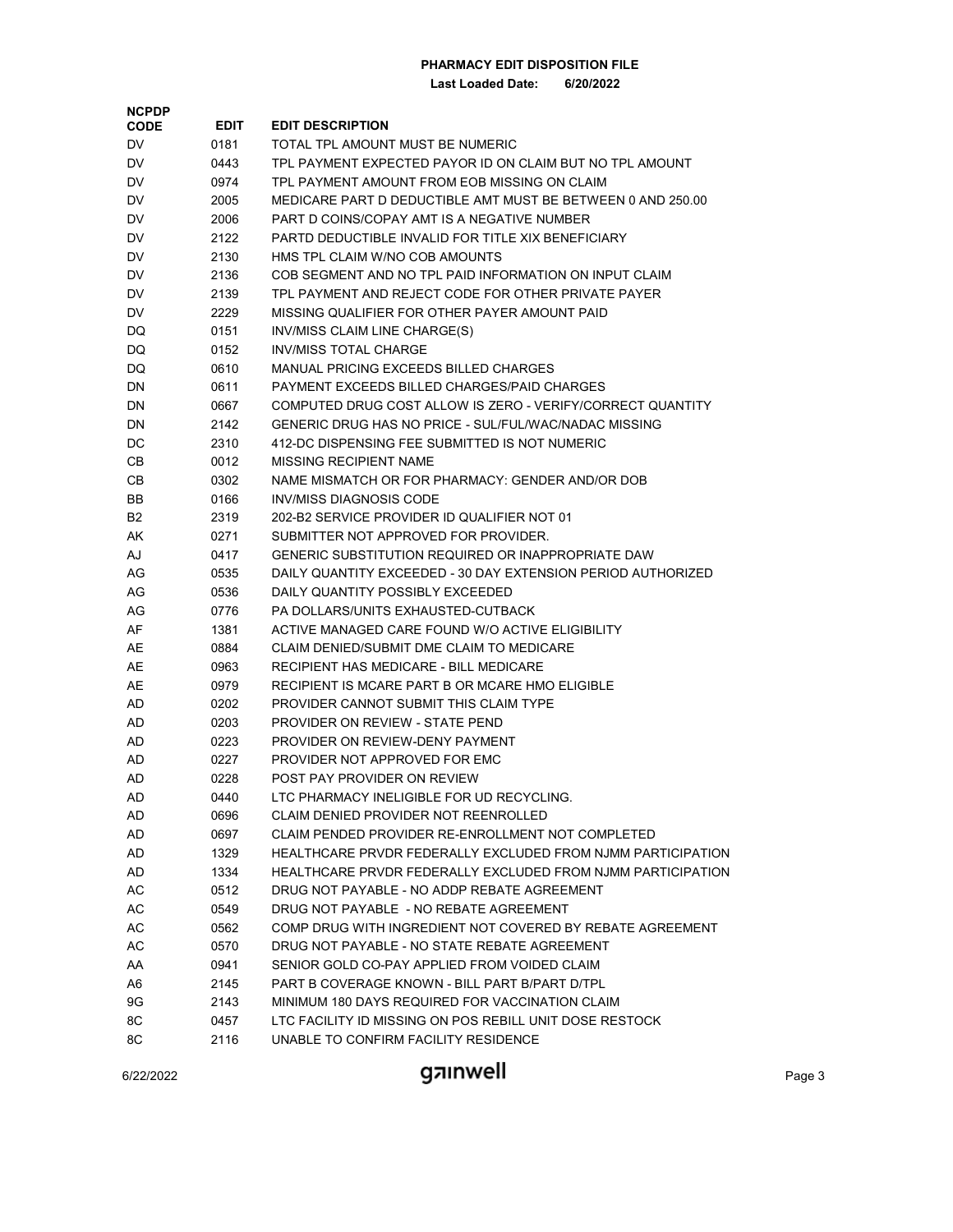| <b>NCPDP</b> |      |                                                                                           |
|--------------|------|-------------------------------------------------------------------------------------------|
| <b>CODE</b>  | EDIT | <b>EDIT DESCRIPTION</b>                                                                   |
| 8C           | 2117 | INCORRECT BILLING PROVIDER NUMBER FOR INSTITUTIONAL SERVICES                              |
| 8C           | 2247 | FACILITY ID IS MISSING OR INVALID                                                         |
| 8C           | 2248 | FACILITY ID NOT ON FILE FOR ACTIVE LTC PROVIDER                                           |
| 8C           | 2286 | FACILITY ID NPI IS NOT NUMERIC OR CHECK DIGIT IS INVALID                                  |
| 8C           | 2287 | FACILITY ID NPI NOT VALID ON NPPES PROVIDER DATABASE                                      |
| 8C           | 2288 | FACILITY NPI CANNOT BE MAPPED TO A MEDICAID ID                                            |
| 8C           | 2289 | FACILITY ID NPI MAPS TO A NON-LTC MEDICAID PROVIDER                                       |
| 88           | 0405 | POSSIBLE THERAPEUTIC CLASS DUPLICATION                                                    |
| 88           | 0407 | THERAPEUTIC DUPE; CLAIM THRESHOLD EXCEEDED                                                |
| 88           | 0433 | "POSSIBLE UNDERUTILIZATION; MEP UNIT TO CONTACT MD"                                       |
| 88           | 0434 | "VERIFY DOSAGE BASED ON WEIGHT"                                                           |
| 88           | 0447 | DAILY DOSE EXCEEDS REC.LIMITS FOR DRUG FOUND IN COMBO PROD.                               |
| 88           | 0537 | DAILY DRUG QUANTITY EXCEEDED; IMMEDIATE PA REQUIRED                                       |
| 88           | 0538 | DAILY METRIC QUANTITY EXCEEDS DUR STANDARD/AGE                                            |
| 88           | 0869 | POSSIBLE (SEVERE) DD CONFLICT - 30 DAY EXIT                                               |
| 88           | 0870 | POSSIBLE WARFARIN CONFLICT                                                                |
| 88           | 0877 | SEVERE DD INTERACTION; PA REQUIRED FOR DIFFERENT PRESCRIBERS                              |
| 88           | 0916 | SEVERE DRUG/DRUG INTERACTION DUR                                                          |
| 88           | 0917 | MODERATE DRUG/DRUG INTERACTION DUR                                                        |
| 88           | 0918 | DAILY DOSAGE EXCEEDS MAXIMUM RECOMMENDED DOSAGE                                           |
| 88           | 0921 | SEVERE DRUG/DRUG INTERACTION - NO PA OVERRIDE CAPABILITY                                  |
| 88           | 0922 | DRUG INDICATES PREGNANCY PRECAUTION WARNING                                               |
| 88           | 0923 | DAILY DOSAGE LESS THAN MINIMUN RECOMMENDED DOSAGE                                         |
| 88           | 0927 | DUR EDIT POSTED - PA REQUIRED AFTER 30 DAYS SUPPLIED                                      |
| 88           | 0928 | DUR EDIT POSTED, 30 DAY SUPPLY PARTIALLY EXHSTD, PA REQUIRED                              |
| 88           | 0929 | DUR EDIT - ALLOWABLE 30 DAY SUPPLY EXHAUSTED- PA REQUIRED                                 |
| 88           | 2323 | DAILY MORPHINE MILLIGRAM EQUIVALENT > 50                                                  |
| 88           | 2324 | DAILY MORPHINE MILLIGRAM EQUIVALENT > 120                                                 |
| 88           | 2325 | OPIOID DRUG NOT FOUND ON MME FACTOR TABLE                                                 |
| 88           | 2329 | OPIOID NOT FOUND ON RGCNSTR0 TABLE                                                        |
| 88           | 2347 | COVID VACCINE ADMINISTRATION CONFLICT                                                     |
| 88           | 2348 | VACCINE ADMINISTRATION EXCEEDED FOR MEMBER                                                |
| 88           | 2349 | MINIMUM DAYS REQUIRED BETWEEN VACCINE DOSES                                               |
| 88           | 2351 | OTC COVID TEST EXCEEDED- LIMIT 4 KITS PER MONTH                                           |
| 87           | 0475 | HISTORY RECORD ALREADY ADJUSTED OR VOIDED                                                 |
| 87           | 0476 | NO CLAIM IN HISTORY FILE MATCHES ADJ/VOID REQUEST                                         |
| 87           | 0795 | CLAIM ADJUSTED BY SYSTEM - NEW ICN                                                        |
| 87           | 0798 | HISTORY RECORD ALREADY ADJUSTED OR VOIDED                                                 |
| 87           | 0799 | NO CLAIM IN HISTORY FILE MATCHES ADJ/VOID REQUEST                                         |
| 87           | 0842 | ADJUSTMENT MUST HAVE CORRECTED CLAIM ATTACHED                                             |
| 87           | 0843 | ADJUSTMENT REQUEST NEEDS TO BE MORE SPECIFIC                                              |
| 87           | 0844 | ADJUSTMENT CLAIM MISSING PAYOR CODE AND/OR PRIOR PAYMENT                                  |
| 87           | 0880 | CUMULATIVE RETRO REVIEW - FOR INTERNAL USE.                                               |
|              |      |                                                                                           |
| 87           | 0995 | NO MATCHING HISTORY CLAIM FOR CREDIT RECORD<br>NO APPROP CODES ASSIGNED FOR CREDIT RECORD |
| 87           | 0996 |                                                                                           |
| 87           | 2073 | REQUESTOR IS NOT AUTHORIZED TO VOID/ADJUST THIS CLAIM                                     |
| 87           | 2074 | CLAIM HAS BEEN PREVIOUSLY VOIDED BY STATE - CANNOT RESUBMIT                               |
| 86           | 0024 | POS REVERSAL REJECTED-RESUBMIT USING FD-999 FORM.                                         |
| 85           | 0128 | CLAIM > \$400-RESUB CLAIM VERIFYING METRIC QUANTITY REPORTED                              |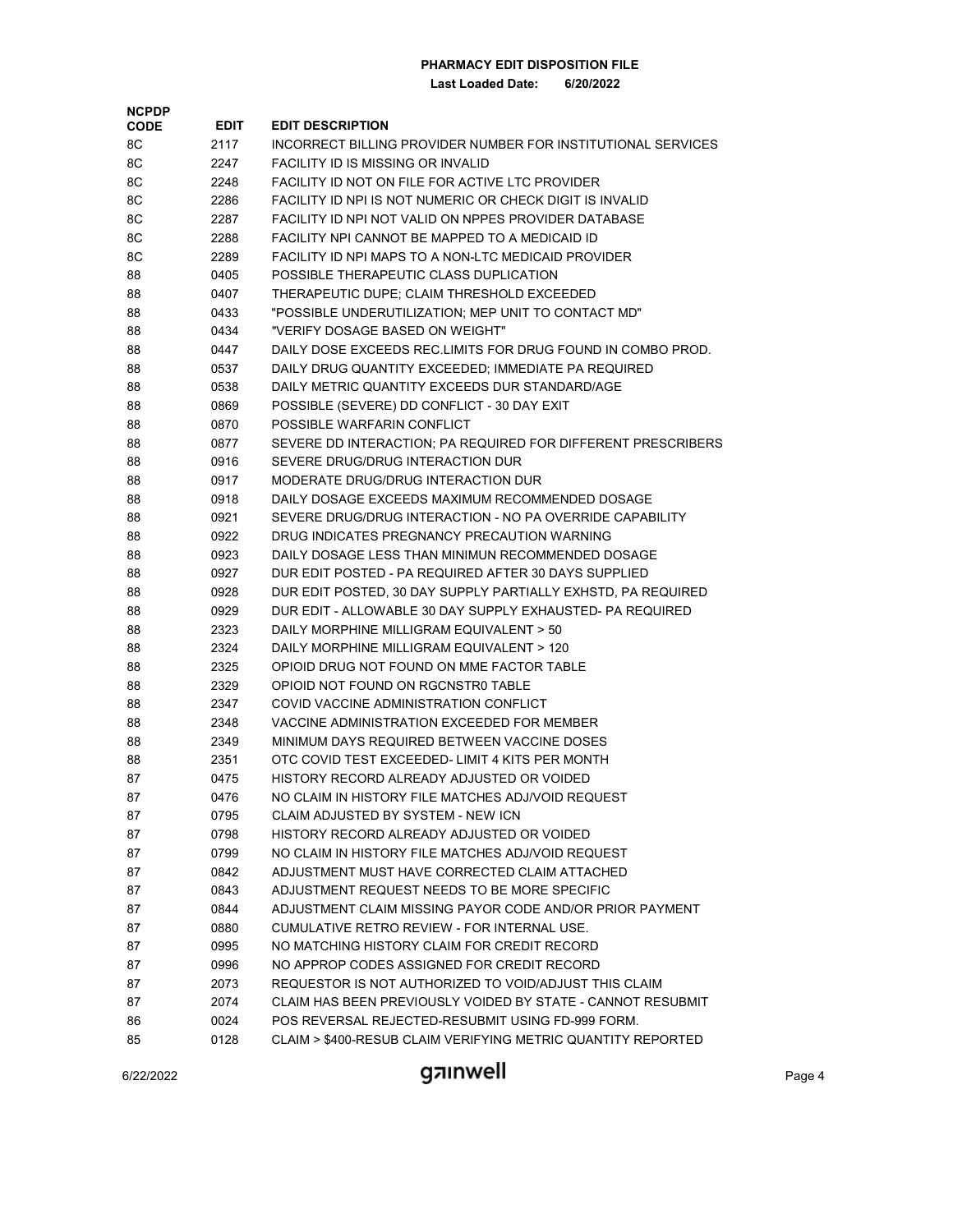**Last Loaded Date: 6/20/2022**

| <b>NCPDP</b> |      |                                                                                           |
|--------------|------|-------------------------------------------------------------------------------------------|
| <b>CODE</b>  | EDIT | <b>EDIT DESCRIPTION</b>                                                                   |
| 85           | 0184 | INVALID/MISSING ADJUSTMENT REASON                                                         |
| 85           | 0189 | EXPIRATION OF CCF TIME LIMIT OR NO CHANGE INDICATED ON CCF                                |
| 85           | 0191 | REVIEW RA MESSAGE PAGE FOR EXPLANATION                                                    |
| 85           | 0226 | BILL PROVIDER DEACTIVATED DUE TO INACTIVITY 18 MO. OR MORE                                |
| 85           | 0252 | PROC/REVENUE CODE/NDC/DIAG REQUIRES REVIEW                                                |
| 85           | 0279 | DENIED AS A RESULT OF PREPAYMENT REVIEW BY DMAHS                                          |
| 85           | 0381 | CLAIM SUBMITTED FFS-UNABLE TO DETERMINE IN-PLAN/OUT-OF-PLAN                               |
| 85           | 0393 | PAAD/SR GOLD PAYMENT BASED ON PENDING MEDICARE ENROLLMENT                                 |
| 85           | 0394 | MEDICARE ENROLLMENT REQUIRED TO RECEIVE PAAD/SR GOLD PAYMENT                              |
| 85           | 0397 | POSSIBLE POS PRICING ERROR 10 PCT DIFF 800 VS 880 PAC                                     |
| 85           | 0477 | ENCOUNTER MC EXTENSION IND IS INVALID                                                     |
| 85           | 0563 | NO BASE DISPENSING FEE ON FILE FOR CLAIM SERVICE DATE                                     |
| 85           | 0564 | NO VOLUME DISCOUNT ON FILE FOR CLAIM SERVICE DATE                                         |
| 85           | 0565 | OTC DRUG NO UNIT PRICE ON FILE                                                            |
| 85           | 0566 | OTC DRUG NO PACKAGE PRICE ON FILE                                                         |
| 85           | 0567 | TEAMCARE DRUG NO UNIT PRICE ON FILE                                                       |
| 85           | 0568 | TEAMCARE DRUG NO PACKAGE PRICE ON FILE                                                    |
| 85           | 0569 | LEGEND DRUG NO PACKAGE PRICE ON FILE                                                      |
| 85           | 0597 | VERIFY OR CORRECT PROC CODE/NDC FOR DATE(S) OF SERVICE                                    |
| 85           | 0604 | INVALID PRICING ACTION CODE                                                               |
| 85           | 0606 | <b>HIGH VARIANCE ERROR</b>                                                                |
| 85           | 0786 | PREVIOUSLY DENIED CLAIM CANNOT BE ADJUSTED-RESUBMIT CLAIM                                 |
| 85           | 0787 | ADJUSTMENT CLAIM TYPE NOT MATCHED                                                         |
| 85           | 0788 | ADJUSTMENT DENIED/ORIG PAID CORRECTLY                                                     |
| 85           | 0790 | INVALID ADJUSTMENT LOCATOR                                                                |
| 85           | 0796 | BILLING PROVIDER NOT MATCHED ON HISTORY                                                   |
| 85           | 0797 | DUPLICATE ADJUSTMENT RECORDS ENTERED                                                      |
| 85           | 0990 | DELAYED PAYMENT OF PROPRIETARY ELECTRONIC CLAIM                                           |
| 85           | 0992 | SET LOCATION TO STATE REVIEW                                                              |
| 85           | 0993 | CLAIM DENIED AT PROVIDER REQUEST                                                          |
| 85           | 1324 | EFFECT 1/1/2012 PYMT WILL BE DEFERRED PENDING ACH ENROLLMENT                              |
| 85           | 2127 | HMS AUDIT B1 REPLACEMENT CLAIM, ORIG CLM NOT AUDITED BY HMS                               |
| 83           | 0800 | <b>EXACT DUPLICATE BILL</b>                                                               |
| 83           | 0801 | POSSIBLE DUPLICATE CONFLICT                                                               |
| 83           | 0811 | PHARMACY AND INPATIENT HOSPITAL DUPLICATE ERROR                                           |
| 83           | 0826 | DUPLICATE OF PREVIOUSLY PAID CLAIM - DENIED AFTER REVIEW                                  |
| 83           | 0827 | PHARMACY EXACT DUPLICATE BILL - SAME PROVIDER                                             |
| 83           | 0828 | PHARMACY EXACT DUPLICATE BILL - DIFFERENT PROVIDER                                        |
| 83           | 0840 | EXACT DUPLICATE WITHIN GROUP PRACTICE                                                     |
| 83           | 2001 | COMPOUND CONTAINS DUPLICATE INGREDIENTS                                                   |
| 83           | 2102 | DUPLICATE PHARMACY/SERVICE DATE/PRESCRIPTION NUMBER                                       |
| 81           | 0026 | CLAIM WITHOUT ATTACHMENT EXCEEDS TIMELY FILING LIMITS                                     |
| 81           | 0076 | <b>CLAIM W/ATTACH EXCEEDS TIMELY FILING</b>                                               |
| 81           | 0080 | ICN DATE IS > 2 YRS FROM SERVICE DATE                                                     |
|              |      | TIMELY FILING EDIT BYPASSED DUE TO CONSENT ORDER                                          |
| 81           | 0196 | MAINFRAME CLAIM NOT PRESENT ON POS HISTORY                                                |
| 81           | 0785 |                                                                                           |
| 80           | 0296 | DIAGNOSIS CODE NOT ON FILE<br>COPAY EXCEEDS CHARGE FOR 3 MONTH SUPPLY FOR RECIP LIS LEVEL |
| 7X           | 2042 | GRACE PERIOD LIMITED TO 30 DAYS SUPPLY FOR NORMAL SOLID DOSE                              |
| 7X           | 2267 |                                                                                           |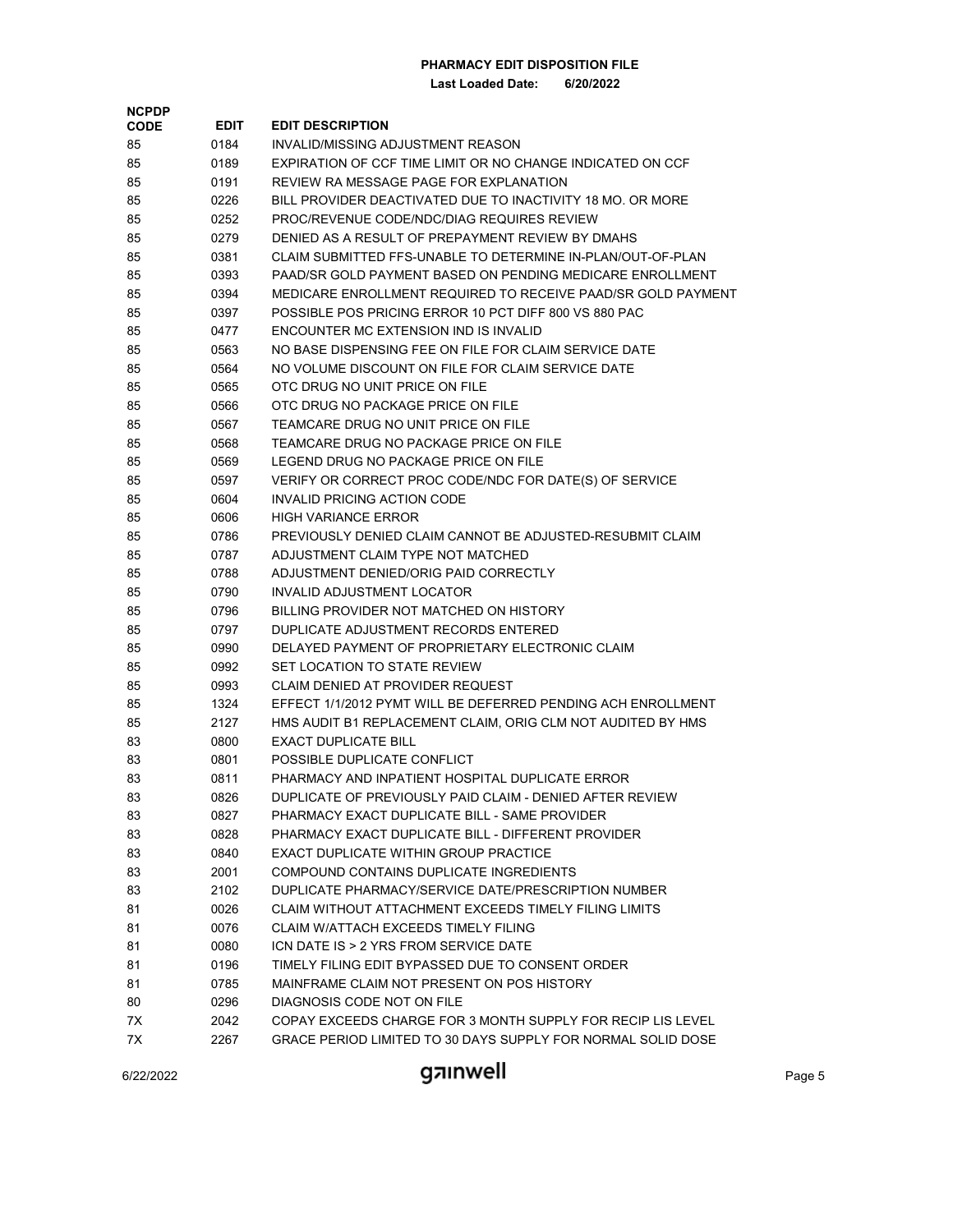| <b>NCPDP</b> |             |                                                              |
|--------------|-------------|--------------------------------------------------------------|
| <b>CODE</b>  | <b>EDIT</b> | <b>EDIT DESCRIPTION</b>                                      |
| 7W           | 2044        | PART D-EMERGENCY SUPPLY MAY BE FILLED ONLY ONCE IN 90 DAYS   |
| 7K           | 2141        | TPL PAYMENT AND OTHER COVERAGE CODE NOT EQUAL 02             |
| 7C           | 0431        | OTHER PAYOR ID REQUIRED WITH TPL PAYMENT                     |
| 7C           | 0439        | INVALID OTHER PAYOR ID CODE NOT ON PBM LIST                  |
| 7C           | 0975        | RESOURCE FILE INDICATES INSURANCE OTHER THAN THAT BILLED     |
| 7C           | 2054        | CLAIM IS INCORRECTLY BILLED - NO MEDICARE ON FILE.           |
| 7C           | 2107        | WRONG OTHER PAYER ID (340-7C) CORRECT CLIENT INFO & RESUBMIT |
| 7C           | 2240        | OTHER PAYER ID FIELD MISSING OR INVALID                      |
| 7C           | 2250        | TPL PAYER ID REQUIRED WHEN BILLING FOR TPL COPAY/COINSURANCE |
| 79           | 0755        | <b>EARLY REFILL</b>                                          |
| 79           | 0756        | DRUG SUPPLIED EARLY - REVIEW REQUIRED                        |
| 79           | 0757        | DRUG SUPPLIED EARLY BY DIFFERENT PROVIDERS                   |
| 79           | 0829        | EARLY REFILL -SAME PROVIDER - DENIED AFTER REVIEW            |
| 79           | 0830        | EARLY REFILL - SAME PROVIDER WITH NO ATTACHMENT 08           |
| 79           | 0831        | EARLY REFILL - DIFFERENT PROVIDER - DENIED AFTER REVIEW      |
| 79           | 0832        | EARLY REFILL - DIFFERENT PROVIDER WITH NO ATTACHMENT 08      |
| 79           | 0890        | EARLY REFILL-SAME PROVIDER - DENIED AFTER REVIEW             |
| 79           | 0891        | EARLY REFILL-SAME PROVIDER WITH NO ATTACHMENT 08             |
| 79           | 0897        | EARLY REFILL-DIFFERENT PROVIDER-DENIED AFTER REVIEW          |
| 79           | 0898        | EARLY REFILL-DIFFERENT PROVIDER WITH NO ATTACHMENT 08        |
| 78           | 2028        | CLAIM PAYMENT THRESHOLD EXCEEDS \$25000 / 125000             |
| 77           | 0551        | NDC PROBABLY OBSOLETE, CHECK LABEL/COMPUTER                  |
| 76           | 0276        | UTILIZATION EXCEEDS ESTABLISHED PARAMETERS                   |
| 76           | 0395        | INITIAL PRESCRIPTION LIMITED TO A 34 DAY SUPLY               |
| 76           | 0396        | REFILL RX LIMITED TO 34 DAYS / 100 UNITS                     |
| 76           | 0403        | DURATION AT THIS DOSAGE EXCEEDED                             |
| 76           | 0404        | DURATION STANDARD EXCEEDED - POSSIBLE CUTBACK                |
| 76           | 0416        | PRESCRIPTION VOLUME EXCEEDS THRESHOLD - PA REQUIRED          |
| 76           | 0548        | DAYS SUPPLY EXCEEDS PROGRAM MAX                              |
| 76           | 0717        | PRIOR AUTHORIZED UNITS/DOLLARS EXHAUSTED                     |
| 76           | 0738        | REFILL EXCEEDS PROGRAM MAXIMUM                               |
| 76           | 0784        | GSHP PRIOR AUTHORIZED UNITS/DOLLARS EXHAUSTED                |
| 76           | 0910        | PAYMENT EXCEEDS THRESHOLD                                    |
| 76           | 0912        | DAILY PEND FOR SPECIAL BATCH                                 |
| 76           | 0913        | WEEKLY PEND FOR SPECIAL BATCH                                |
| 76           | 2030        | PART D CO-PAYMENT/CO-INSURANCE EXCEEDS ANNUAL AMT            |
| 76           | 2031        | PART D CO-PAYMENT/CO-INSURANCE EXCEEDS ANNUAL AMT            |
| 76           | 2039        | EXEMPT LTC RECIPIENTS FROM MEDICARE PART CO-PAYMENT          |
| 76           | 2040        | MEDICARE PART D CO-PAYMENT EXCEEDS MAX ALLOWED.              |
| 76           | 2041        | TITLE XIX RECIPIENT-INVALID PART D DEDUCTIBLE AMOUNT         |
| 76           | 2070        | EXCEEDS MAXIMUM METRIC QUANTITY FOR PACKAGE SIZE/ FULL PKGS  |
| 76           | 2100        | FDB DAILY DOSAGE QUANTITY STANDARD EXCEEDED                  |
| 76           | 2330        | ACCUMULATED DAYS SUPPLY CAN NOT EXCEED 120                   |
|              |             | ACCUM OF MED EXCEEDS 30 DAYS SUPPLY                          |
| 76           | 2342        | SERVICE NOT AUTHORIZED BY GSHP CASE MANAGER                  |
| 75           | 0410        | PRIOR AUTHORIZATION REQUIRED                                 |
| 75           | 0423        | PA REQUIRED FOR WFNJ/GA DRUG COVERAGE                        |
| 75           | 0577        |                                                              |
| 75           | 0937        | PRIOR AUTHORIZED UNITS USED FOR CLAIM PAYMENT                |
| 74           | 2019        | PART D COINS/COPAY + DEDUCTIBLE CANNOT BOTH BE ZERO          |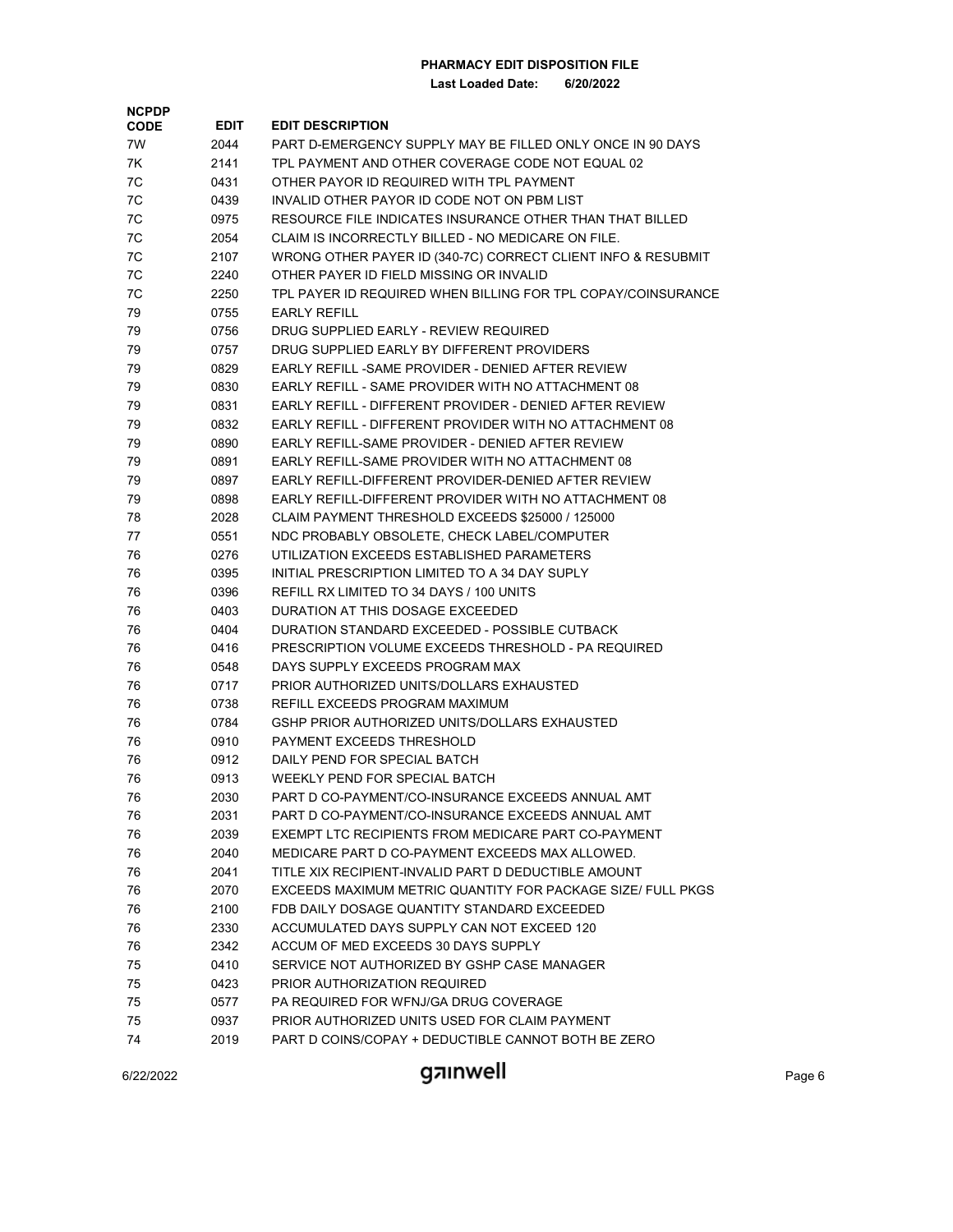**Last Loaded Date: 6/20/2022**

| <b>NCPDP</b><br><b>CODE</b> | <b>EDIT</b> | <b>EDIT DESCRIPTION</b>                                     |
|-----------------------------|-------------|-------------------------------------------------------------|
| 74                          | 2096        | PATIENT PAID AMOUNT UNKNOWN - 433-DX                        |
| 74                          | 2112        | CONFLICTING GENDER CODE - CONFIRM GENDER AND BENE ID NUMBER |
| 74                          | 2113        | CONFLICTING DATE OF BIRTH - CONFIRM DOB AND BENE ID NUMBER  |
| 71                          | 2047        | PA REQUIRED: DRUG / PRESCRIBER RESTRICTION                  |
| 70                          | 0257        | PROC/NDC/REV/ICD NOT CVRD BY MA, MA-RELATED, PAAD/SR GOLD   |
| 70                          | 0263        | NON-COVERED SERVICE FOR SPECIAL PROGRAM CODE                |
|                             |             | NON-COVERED SERVICE FOR PROGRAM STATUS CODE                 |
| 70                          | 0385        |                                                             |
| 70                          | 0402        | NOT COVERED BY GA - BILL ADDP                               |
| 70                          | 0432        | THIS LEGEND DRUG NOT COVERED BY PAAD/SG                     |
| 70                          | 0446        | DRUG NOT COVERED BY CF PROGRAM                              |
| 70                          | 0532        | NON LEGEND DRUG NOT COVERED FOR PAAD/SR GOLD BENEFICIARIES  |
| 70                          | 0534        | DRUG NOT PAYABLE FEDERAL/IRS DESI                           |
| 70                          | 0542        | NON-LEGEND DRUG NOT PAYABLE FOR DATE OF SERVICE             |
| 70                          | 0543        | DRUG NOT PAYABLE-STATE DESI                                 |
| 70                          | 0544        | DRUG NOT PAYABLE FEDERAL DESI                               |
| 70                          | 0550        | PENDING FOR REVIEW OF DRUG FILE ENTRY                       |
| 70                          | 0552        | ADDP-SERVICE NOT COVERED.                                   |
| 70                          | 0553        | COMPOUND DRUG DID NOT CONTAIN LEGEND DRUG                   |
| 70                          | 0556        | COMPOUND DRUG NOT COVERED                                   |
| 70                          | 0557        | COMPOUND DRUG NOT COVERED FOR PAAD RECIPIENT                |
| 70                          | 0561        | COMPOUND DRUG NOT COVERED FOR LTC RECIPIENT                 |
| 70                          | 0583        | PAYMENT DENIED; VACCINE AVAILABLE FROM THE VFC PROGRAM      |
| 70                          | 0682        | SERVICE/PRODUCT NOT ELIGIBLE UNDER MEDICAID PROGRAM         |
| 70                          | 2000        | SERVICE ADMINISTRATIVELY DENIED                             |
| 70                          | 2036        | RECIPIENT NOT ELIGIBLE FOR MAILORDER SERVICES               |
| 70                          | 2089        | DIABETIC SUPPLIES NOT COVERED - BILL MCARE PT B OR OTH TPL  |
| 70                          | 2109        | DRUG NOT PAYABLE DUE TO CHANGE IN COVERAGE RULES            |
| 70                          | 2125        | DRUG NOT COVERED FOR ADDP LIMITED COVERAGE PROGRAM          |
| 70                          | 2137        | PART D COPAY NOT COVERED AS OF FY2012                       |
| 70                          | 2290        | PHARMACY CLAIM NOT PAYABLE FOR SPC 98 OR 99                 |
| 70                          | 2343        | NDC PRICING EXCEEDS CLASS AVG; CHANGE NDC OR PA NEEDED      |
| 6C                          | 0438        | PAYOR ID QUALIFIER DOES NOT EQUAL 99 PBM LIST               |
| 69                          | 0383        | DATE OF SERVICE LATER THAN DATE OF DEATH                    |
| 69                          | 0384        | DATE OF SERVICE LATER THAN DATE OF DEATH                    |
| 67                          | 0318        | MED NEEDY SPENDDOWN RECIP- ATTACHMENT REVIEW                |
| 65                          | 0301        | RECIPIENT INELIG ON DATES OF SERVICE                        |
| 65                          | 0315        | <b>HOSPICE ELECTION REVIEW</b>                              |
| 65                          | 0325        | SERVICE NOT COVERED BY HMO - RECIPIENT INELIG FOR MEDICAID  |
| 65                          | 0328        | MHC RECIPIENT-NO M'CAID ELIG SEGMENT FOR THIS PERIOD        |
| 65                          | 0367        | GA RECIPIENT INELIGIBLE ON DATE OF SERVICE                  |
| 65                          | 0373        | CSOCI - NON-COVERED SERVICE                                 |
| 64                          | 0770        | PROCEDURE CODE/NDC NOT INCLUDED IN PRIOR AUTHORIZATION      |
| 64                          | 0772        | PA/PROVIDER NOT AUTHORIZED                                  |
| 64                          | 0773        | DATE OF SERVICE CONFLICT WITH PRIOR AUTHORIZATION DATE(S)   |
| 64                          | 0777        | GSHP PA ALREADY PROCESSED                                   |
| 64                          | 0781        | <b>GSHP PRIOR AUTHORIZATION RECORD NOT ACTIVE</b>           |
| 64                          | 0782        | GSHP DATE OF SERVICE CONFLICT WITH PRIOR AUTHORIZATION DATE |
| 64                          | 0783        | GSHP PROCEDURE NOT INCLUDED IN PRIOR AUTHORIZATION          |
| 64                          | 2032        | DAILY DRUG QUANTITY EXCEEDS APPROVED AMOUNT                 |
|                             |             |                                                             |

6/22/2022 **CONTROLL CONTROLL CONTROLL CONTROLL Page 7**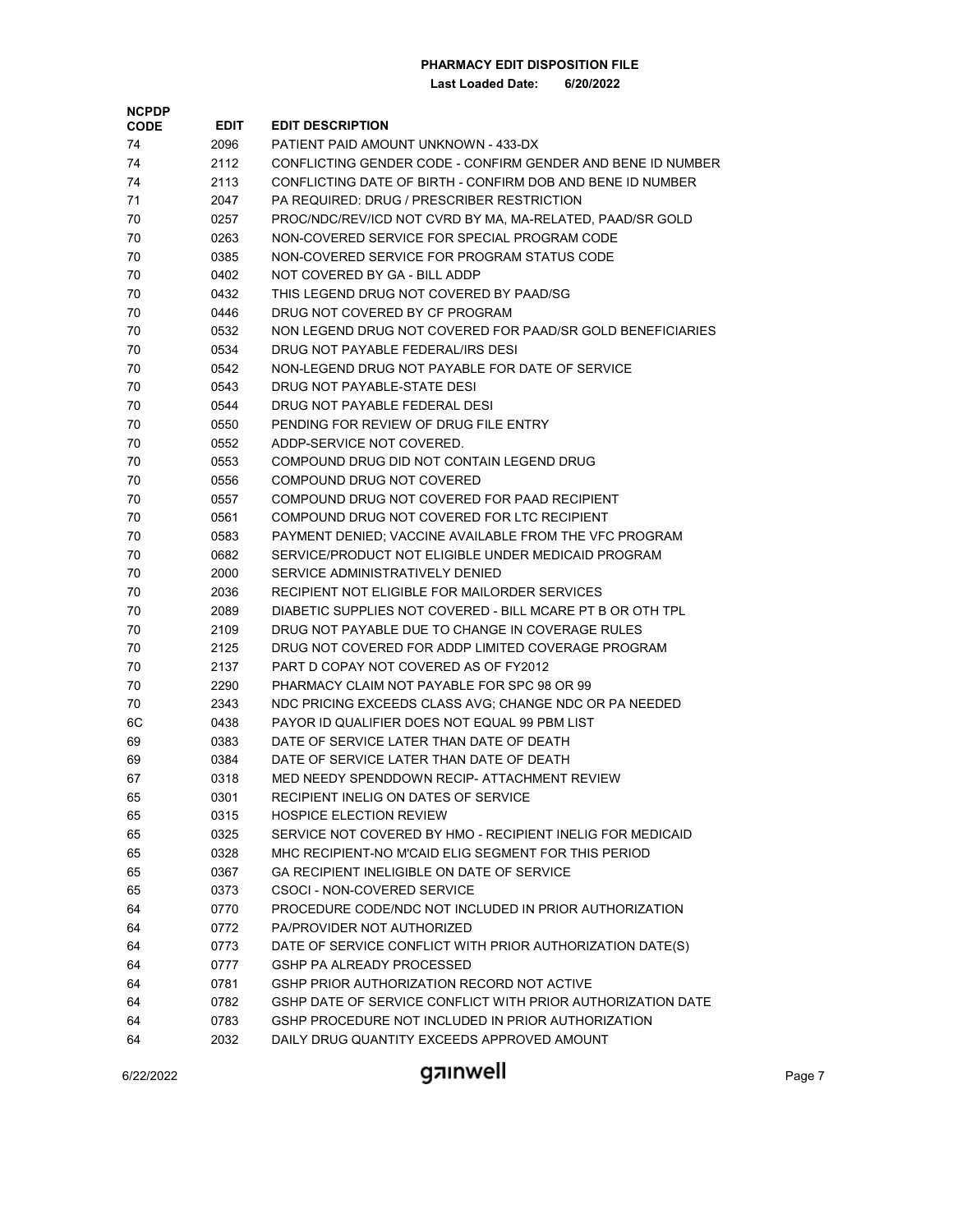| <b>NCPDP</b> |             |                                                              |
|--------------|-------------|--------------------------------------------------------------|
| <b>CODE</b>  | <b>EDIT</b> | <b>EDIT DESCRIPTION</b>                                      |
| 63           | 0442        | ORIGINAL CLAIM INELIGIBLE FOR UNIT DOSE RESTOCKING/RECYCLING |
| 63           | 0533        | OTC DRUG COST INCLUDED IN NF PER DIEM                        |
| 63           | 0547        | UNIT DOSE PAYABLE FOR NURSING HOME RECIPIENT ONLY            |
| 63           | 0824        | LTCF RESIDENT RECEIVING SERVICES FROM A RETAIL PHARMACIST    |
| 61           | 0255        | PROCEDURE SEX RESTRICTION                                    |
| 60           | 0254        | PROCEDURE CODE AGE RESTRICTED                                |
| 60           | 2111        | NOT COVERED FOR RELIEF OF COUGH AND COLD SYMPTOMS            |
| 57           | 0780        | GSHP PRIOR AUTHORIZATION NOT ON FILE                         |
| 56           | 0224        | PRESCRIBING PHYSICIAN/PRACTIONER NUMBER NOT ON FILE          |
| 56           | 2067        | FOUND MULTIPLE MEDICAID IDS FOR THE PRESRIBER NPI            |
| 54           | 0545        | NDC NOT ON DRUG FILE                                         |
| 535          | 2140        | OTHER COVERAGE CODE=03 & CLAIM HAS NO SUPPORTING REJECT CODE |
| 52           | 0123        | EMC CLM NOT ALLOWED FOR SR GOLD CLM SUBMIT BY POS            |
| 52           | 0321        | RECIPIENT NOT ON FILE                                        |
| 52           | 0365        | GA RECIPIENT NOT ON RECIP HISTORY MASTER FILE                |
| 504          | 2144        | ADDP PARTD-SUBMIT 10-DIGIT ADDP ID NUMBER NOT HBID NUMBER    |
| 504          | 2244        | BNFT STG 70-NOT PARTD CLM-PD BY NEGOTIATED PRICE-PARTD DRUG  |
| 504          | 2246        | BNFT STG 60/62/80/90 NOT ON FORMULARY EXCEPTION              |
| 504          | 2274        | BNFT STG 61-NOT PARTD CLM-PD BY COADMIN PLAN BNFT-PARTD DRUG |
| 504          | 2276        | BNFT STG 90-NOT PARTD CLM-OTC/ENH-NO TROOP BUT PTD COVERED   |
| 50           | 0206        | BILLING PROVIDER NOT ON FILE                                 |
| 50           | 0212        | SERV PROV NOF/LTC COTTAGE NUMBER INVALID                     |
| 50           | 2056        | THE LENGTH OF THE SERVICE/BILLING NPI IS INVALID             |
| 50           | 2059        | THE FIRST DIGIT OF THE SERVICING/BILLING NPI IS INVALID      |
| 50           | 2060        | THE MEDICAID ID IS NOT FOUND FOR SERVICING/BILLING NPI       |
| 50           | 2061        | FOUND MULTIPLE MEDICAID IDS FOR THE SERVICING/BILLING NPI    |
| 4X           | 2230        | INVALID PATIENT RESIDENCE CODE. MUST BE 00-15                |
| 42           | 2266        | INELIGIBLE PRESCRIBER, 15-DAY GRACE PERIOD BEGINS FOR RECIP  |
| 42           | 2269        | INELIGIBLE PRESCRIBER-OUTSIDE GRACE PERIOD, NO FILLS ALLOWED |
| 42           | 2271        | PROVIDER NOT AUTHORIZED TO PRESCRIBE AS PER ACA REQUIREMENT  |
| 42           | 2272        | PRESCRIBER NPI MAPS TO GROUP NUMBER-PRESCRIBER MUST BE INDIV |
| 41           | 0323        | SERVICE COVERED BY HMO - NO MEDICAID PAYMENT DUE             |
| 41           | 0380        | CLAIM SUBMITTED FFS - SERVICE IS IN-PLAN (MANAGED CARE)      |
| 41           | 0391        | PREMIUM SUPPORT - BILL OTHER INSURANCE                       |
| 41           | 0418        | FAMILYCARE ADDP ENROLLMENT EDIT                              |
| 41           | 0419        | WENJ/GA OR NJFL CLAIM PROCESSED AS ADDP                      |
| 41           | 0420        | CLAIM PAYABLE UNDER WFNJ/GA OR FC ONLY                       |
| 41           | 0886        | OVERRIDE FOR EDIT 893 NOT NECESSARY                          |
| 41           | 0892        | NO INSURANCE COVERAGE KNOWN, BUT INSURANCE PAYMENT RECEIVED  |
| 41           | 0893        | INSURANCE COVERAGE KNOWN, BILL TPL                           |
| 41           | 0894        | <b>OVERRIDE FOR EDIT 893</b>                                 |
| 41           | 0895        | TPL PAYMENT CONFLICTS WITH OTHER COVERAGE CODE               |
| 41           | 0896        | NO INSURANCE PAYMENT RECEIVED, BUT OTHER COVERAGE CODE = 2   |
| 41           | 0959        | CLAIM UPDATED WITH TPL PAYMENT                               |
| 41           | 0970        | BILL THIRD PARTY CARRIER OR MEDICARE HMO FIRST               |
| 41           | 1239        | MOTHER OF NEWBORN HAS SERVICE IN-PLAN                        |
| 41           | 1333        | PLEASE CONTACT THE MANAGE CARE OFFICE AT 1-800-701-0710      |
| 41           | 2016        | BENE PART D ELIGIBLE: REQUEST INSURANCE CARD                 |
| 41           | 2017        | PART D COVERAGE KNOWN BILL FOR PART D PLAN                   |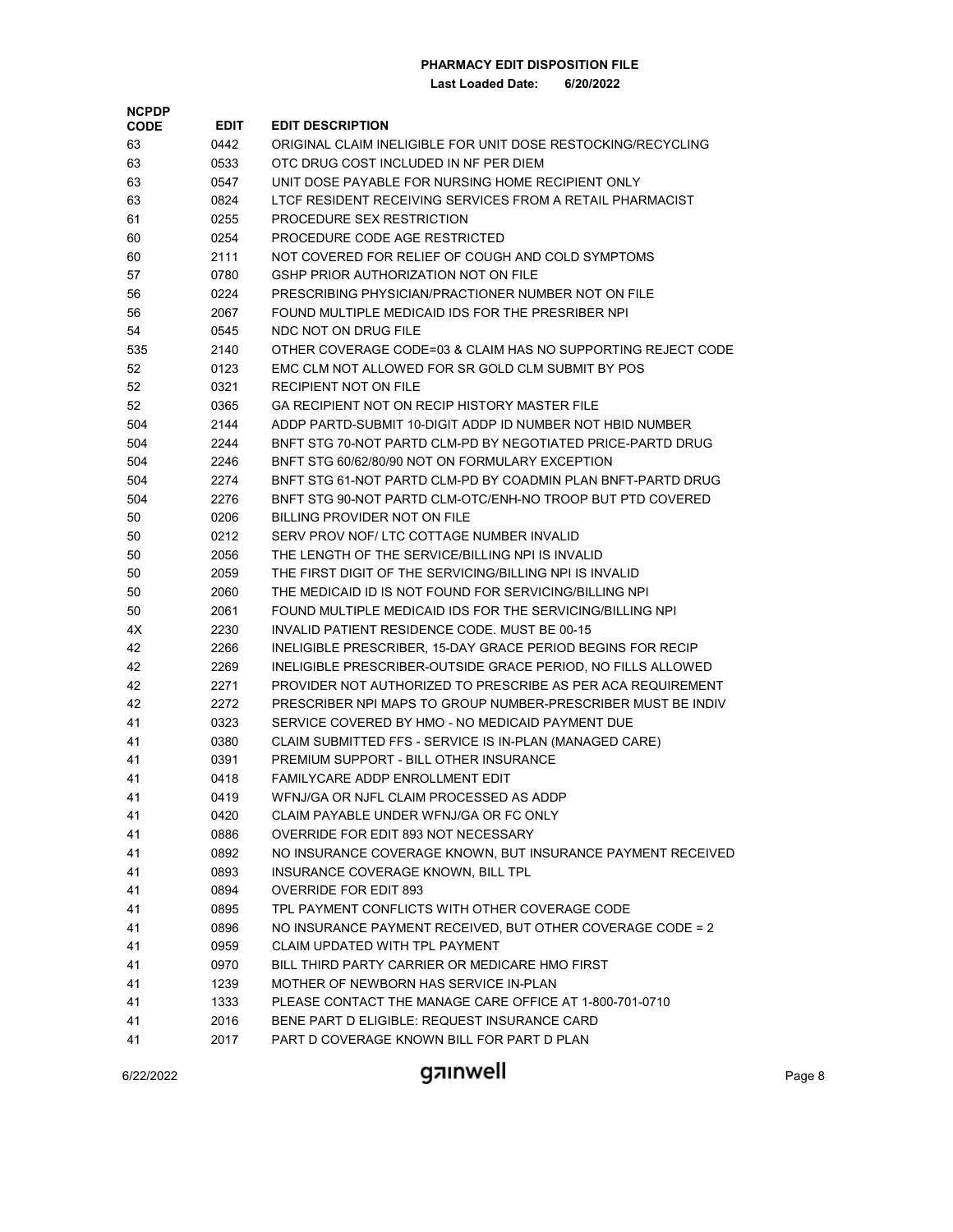| <b>NCPDP</b> |             |                                                              |
|--------------|-------------|--------------------------------------------------------------|
| <b>CODE</b>  | <b>EDIT</b> | <b>EDIT DESCRIPTION</b>                                      |
| 41           | 2034        | MEDICARE PART D - NOT COVERED AS WRAPAROUND BENEFIT          |
| 41           | 2035        | INVALID PDP REJECT CODE FOR PART D WRAPAROUND BENEFIT        |
| 41           | 2043        | RECIPIENT ELIGIBLE FOR MEDICARE PART D                       |
| 41           | 2052        | PART D CLAIM EMERGENCY SUPPLY - NO PDP REJECT CODE           |
| 41           | 2053        | PART D REJECT CODE CONFLICTS WITH PDP PAYMENT AMOUNT         |
| 41           | 2071        | <b>PAAD RECIPIENTW/ MEDICAID ELIGIBILITY</b>                 |
| 41           | 2076        | SENIOR GOLD RECIPIENT W/MEDICAID ELIGIBILITY                 |
| 41           | 2077        | MEDICAID DUPLICATE ELIGIBILITY WITH PAAD OR SENIOR GOLD      |
| 41           | 2078        | PAAD/SENIOR GOLD DUPLICATE ELIGIBILITY                       |
| 41           | 2106        | AGED MED NEEDY SPENDDOWN AND NO MEDICARE COVERAGE ON FILE.   |
| 41           | 2121        | OTC NOT ON MEDICAID PART D WRAPAROUND                        |
| 40           | 0201        | SERVICING PROVIDER NOT ELIGIBLE ON DATE(S) OF SERVICE        |
| 40           | 0207        | BILLING PROVIDER INELIGIBLE ON DATE OF SERVICE               |
| 40           | 0546        | PAAD/SR GOLD CLAIM SUBMITTED BY OUT-OF-STATE PROVIDER        |
| 40           | 0885        | NON PAR. PHARM PROV SERV W/PA 6/01/01 PAAD/ SENIOR GOLD      |
| 40           | 2048        | PHARMACY NOT APPROVED STATE PROVIDER                         |
| 3W           | 0280        | POS PAID CLAIM, PAYMENT PENDING                              |
| 3W           | 0372        | GA RECIP ID MEDICAID ELIGIBLE - AS OF DATE OF SERVICE        |
| 3W           | 0376        | DUAL GA ELIGIBILITY - AS OF DATE OF SERVICE.                 |
| 3W           | 0378        | ALTERNATE GA ELIGIBILITY ONLY - AS OF DATE OF SERVICE.       |
| 3W           | 2004        | <b>CLAIM PENDING RE-ENROLLMENT</b>                           |
| 3R           | 0413        | 2 PRESCRIPTIONS REMAIN WITHOUT NEED FOR PRIOR AUTHORIZATION  |
| 3R           | 0414        | 1 PRESCRIPTION REMAINS WITHOUT NEED FOR PRIOR AUTHORIZATION  |
| 3R           | 0415        | NO PRESCRIPTIONS REMAIN WITHOUT NEED FOR PRIOR AUTHORIZATION |
| 3Q           | 2220        | INVALID FACILITY NAME FOR FACILITY ID                        |
| 3N           | 2124        | PA NUMBER FIELD CONTAINING AUDIT DATA REQUIRED FOR HMS AUDIT |
| 3N           | 2128        | 6-DIGIT ICN ON HMS AUDIT CLAIM DOES NOT MATCH NJMMIS CLAIM   |
| 39           | 0444        | DIAGNOSIS CODE REQUIRED/ MEDICARE COVERED DRUG               |
| 34           | 2346        | M/I SUBMISSION CLARIFICATION CODE 420-DK)                    |
| 2C           | 2308        | 335-2C PREGNANCY INDICATOR IS NOT 1, 2 OR BLANK              |
| 29           | 2336        | NUM OF REFILLS AUTH > O SCHED II                             |
| 28           | 2307        | 414-DE PRESCRIPTION DATE IS NOT NUMERIC                      |
| 28           | 2317        | 415-DF NUMBER OF REFILLS AUTHORIZED IS NOT NUMERIC           |
| 28           | 2331        | DATE RX WRITTEN > 30 DAYS OLD SCHED II-V                     |
| 28           | 2332        | DATE RX WRITTEN > 365 DAYS OLD NON SCHED DRUG                |
| 26           | 0406        | INAPPROPRIATE UNITS; BULK SOLUTION > 100CC                   |
| 26           | 0463        | UNIT RECAPTURE ADJUSTMENTS                                   |
| 26           | 2099        | INCORRECT UNIT OF MEASURE REPORTED FOR DRUG                  |
| 26           | 2304        | 600-28 UNIT OF MEASURE NOT VALID VALUE (EA/GM/ML)            |
| 25           | 0004        | INV/MISS PRESCRIBER'S MEDICAID ID NUMBER                     |
| 25           | 2050        | LICENSE # ONLY ACCEPTED FOR NPI EXCLUDED ENTITIES.           |
| 25           | 2062        | THE LENGTH OF THE PRESCRIBER NPI IS INVALID - 411-DB         |
| 25           | 2063        | CHECK DIGIT VALIDATION FAIL FOR THE PRESCRIBER NPI           |
| 25           | 2064        | PRESCRIBER NPI IS REQUIRED AS OF 05/23/08                    |
| 25           | 2065        | THE FIRST DIGIT OF PRESCRIBER NPI IS INVALID                 |
| 25           | 2086        | SUBMISSION OF 6666666 FOR NJ PRESCRIBER IS INVALID           |
| 25           | 2090        | PRESCRIBER LIC#/QUALIFIER N/A WHEN NPI EXISTS                |
| 25           | 2298        | SUBMITTED PRESCRIBER NPI MAPS TO A GROUP ENTITY              |
| 25           | 2312        | 411-DB PRESCRIBER ID IS BLANK OR NOT SUBMITTED               |
|              |             |                                                              |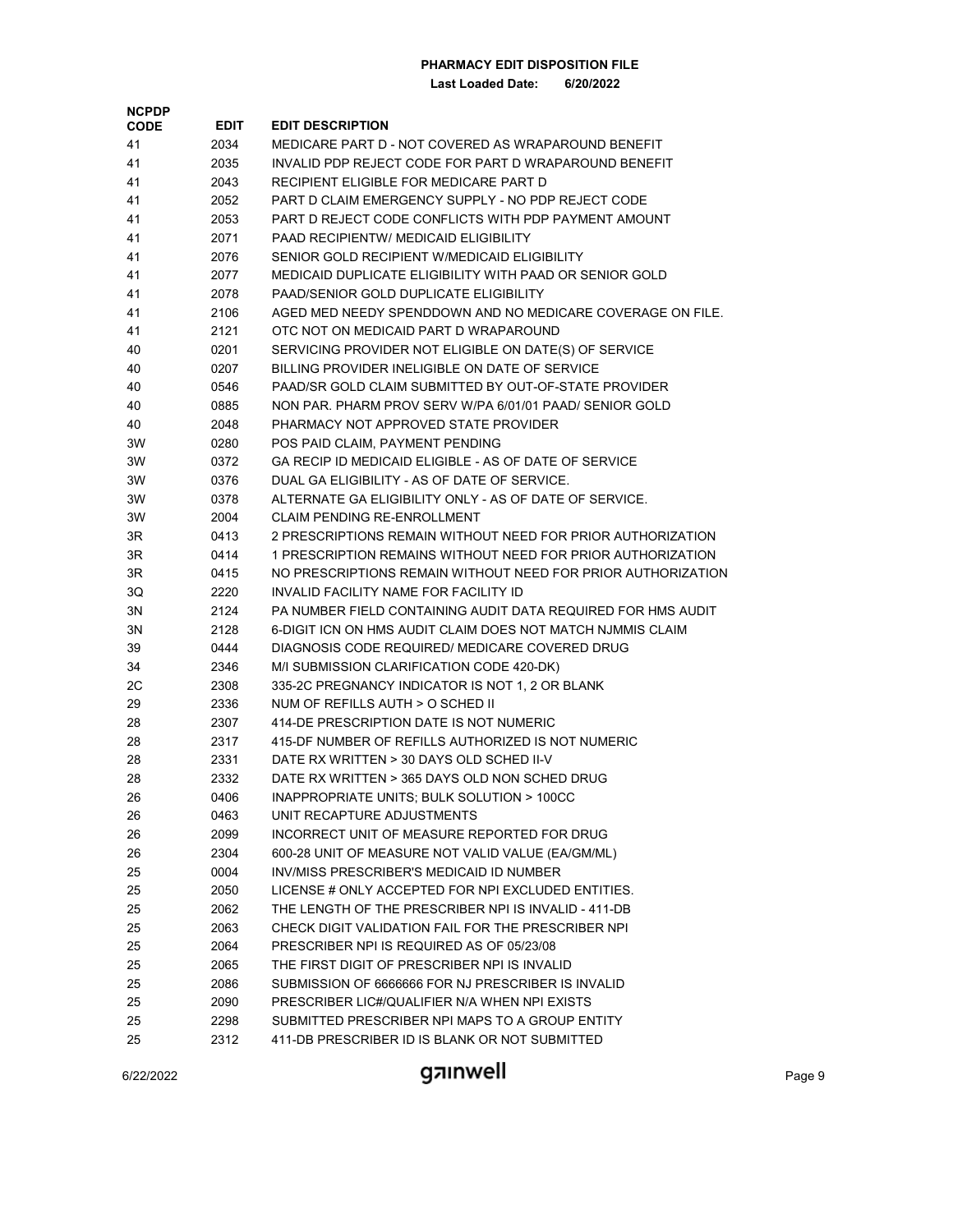**Last Loaded Date: 6/20/2022**

| <b>NCPDP</b> |      |                                                              |
|--------------|------|--------------------------------------------------------------|
| <b>CODE</b>  | EDIT | <b>EDIT DESCRIPTION</b>                                      |
| 23           | 2309 | 409-D9 INGREDIENT COST IS NOT NUMERIC OR GREATER THAN ZERO   |
| 22           | 2085 | MAC OVERRIDE NOT ALLOWED - DISPENSE AS WRITTEN IND INCORRECT |
| 22           | 2091 | COPAY APPLIED FOR BRAND DRUG                                 |
| 22           | 2092 | COPAY APPLIED FOR GENERIC DRUG                               |
| 21           | 0127 | NDC CODE MISSING OR INVALID                                  |
| 21           | 0559 | COMPOUND DRUG-NDC CODE MISSING OR INVALID                    |
| 21           | 0668 | USE ASSIGNED PROC CODE/NDC CODE TO MATCH DESCRIPTION GIVEN   |
| 21           | 2314 | 407-D7 INVALID COMBINATION OF NDC, CMPND NDC OR CMPND CODE   |
| 20           | 0126 | COMPOUND DRUG INDICATOR INVALID                              |
| 20           | 0466 | COMPOUND CLAIM WITH ONLY ONE INGREDIENT                      |
| 20           | 2098 | <b>INVALID COMPOUND - CONTAINS ONE INGREDIENT PLUS WATER</b> |
| 20           | 2313 | 406-D6 COMPOUND CODE IS NOT 1 OR 2                           |
| 19           | 0085 | <b>INV/MISS DAYS/UNITS/VISITS</b>                            |
| 19           | 0130 | INV/MISS DAYS SUPPLY                                         |
| 19           | 0771 | DAY SUPPLY INCORRECTLY REPORTED AS ONE DAY.                  |
| 19           | 2083 | DAYS SUPPLY > 34 FOR NURSING HOME EARLY REFILL               |
| 17           | 2337 | 403-3D FILL NUMBUR M/I                                       |
| 17           | 2338 | 403-D3 NUMBER > O ON SCHED II                                |
| 17           | 2339 | FILL NUMBER > NUM OF REFILL AUTH                             |
| 16           | 0131 | <b>INV/MISS PRESCRIPTION NUMBER</b>                          |
| 15           | 0016 | INV/MISS SERVICE FROM DATE                                   |
| 15           | 0017 | INV/MISS SERVICE THRU DATE                                   |
| 15           | 0018 | SERVICE THRU DATE < SERVICE FROM DATE                        |
| 15           | 0020 | SERVICE THRU DATE > DATE RECEIVED - VERIFY SERVICE THRU DATE |
| 15           | 0021 | BILLED DATE LESS THAN THRU DATE                              |
| 15           | 0022 | <b>INV/MISS BILLED DATE</b>                                  |
| 15           | 0314 | CLAIM SERV. DATES OVERLAP SPEC. PROG. ELIG. BEGIN/END DATES. |
| 15           | 0401 | DATE OF SERVICE < DATE OF BIRTH                              |
| 13           | 0430 | OTHER COVERAGE CODE VALUE IS INVALID                         |
| 13           | 2225 | INVALID OTHER COVERAGE CODE FOR NCPDP D.0 CLAIM              |
| 12           | 0124 | INCORRECT CUSTOMER LOCATION CODE REPORTED                    |
| 12           | 0132 | INV/MISS NURSING FACILITY (LTCF) INDICATOR                   |
| 09           | 0013 | <b>INVALID BIRTHDATE</b>                                     |
| 07           | 0001 | <b>GENERIC ELIGIBILITY RECORD USED.</b>                      |
| 07           | 0009 | SERVICES NOT COVERED FOR THIS RECIPIENT.                     |
| 07           | 0011 | RECIPIENT NUMBER MISSING OR INVALID                          |
| 07           | 0306 | <b>MEDICAID RECIP ID CORRECTED</b>                           |
| 07           | 0311 | CORRECT D.O.B. OR RESUBMIT CLAIM UNDER BABY'S NUMBER         |
| 07           | 0312 | CORRECT RECIPIENT NUMBER AND RESUBMIT                        |
| 07           | 0398 | GA RECIPIENT ID CHANGED TO MEDICAID RECIPIENT ID.            |
| 07           | 0399 | GA RECIPIENT ID CHANGED.                                     |
| 07           | 2022 | PART D CLAIM FOR BENE WITH MULTI ELIG -RESUBMIT WITH ALT ID# |
| 07           | 2108 | CARDHOLDER ID INVALID                                        |
| 07           | 2278 | CARDHOLDER ID ON PARTD VOID IS INVALID                       |
| 06           | 2326 | 301-C1 GROUP ID IS NOT BLANK                                 |
| 06           | 2327 | 450-EF COMPOUND DOSAGE FORM DESCRIPTION CODE IS INVALID      |
| 06           | 2328 | 430-DU GROSS AMOUNT DUE IS NOT NUMERIC AND > 0               |
| 05           | 0229 | SERVICE PROVIDER DEACTIVATED DUE TO INACTIVITY 18 MO.OR MORE |
| $\cap$       | noon | BILLING OD SEDVING BROVIDER NOT VALID                        |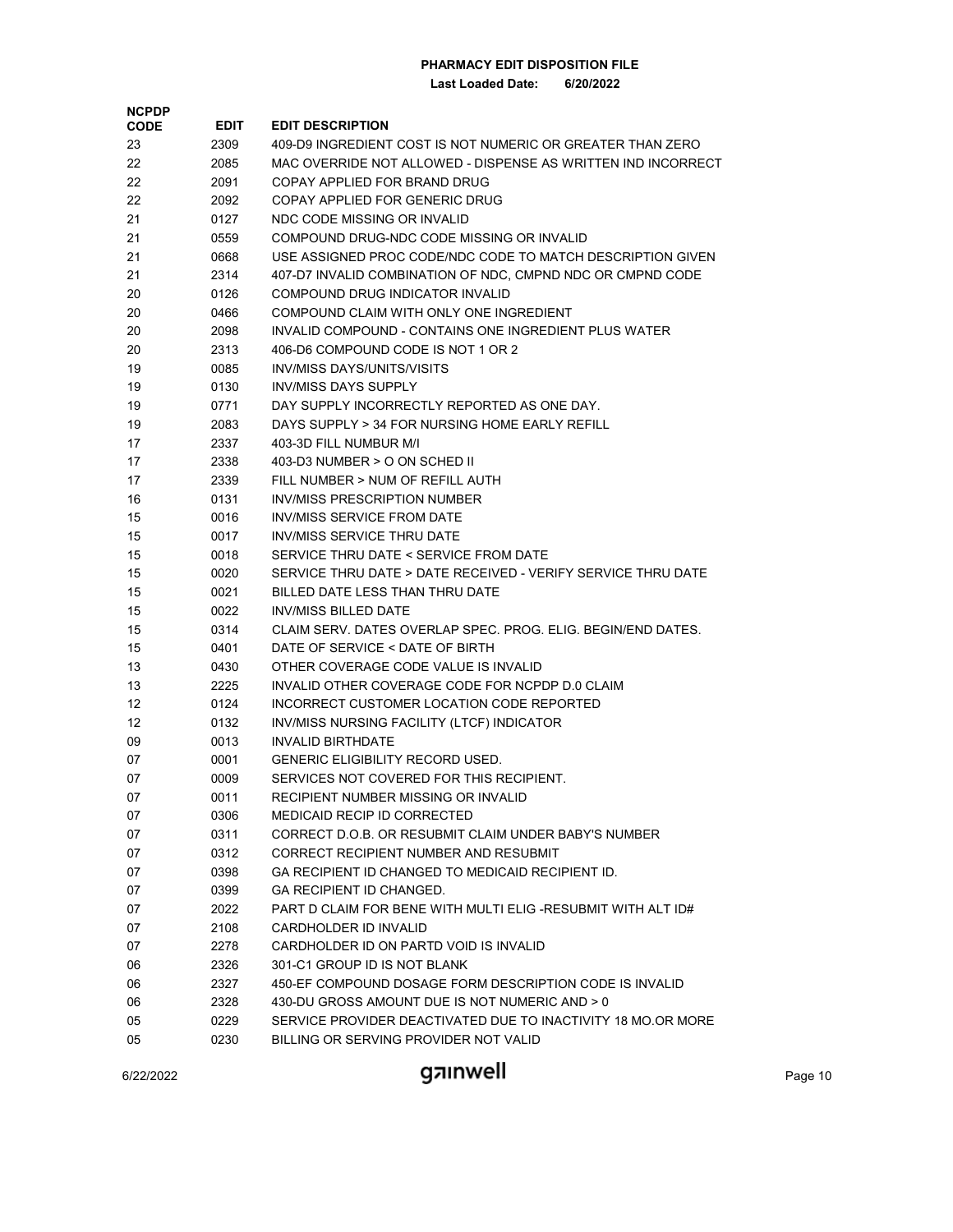**Last Loaded Date: 6/20/2022**

| <b>NCPDP</b><br><b>CODE</b> | <b>EDIT</b> | <b>EDIT DESCRIPTION</b>                                      |
|-----------------------------|-------------|--------------------------------------------------------------|
| 04                          | 0033        | SUBMITTER ID IS NOT NUMERIC OR = "O".                        |
| 04                          | 0129        | INVALID ATTACHMENT CODE GREATER THAN 16                      |
| 04                          | 0949        | CLAIM VOIDED - BILLING PROVIDER ERROR                        |
| 04                          | 2010        | WRONG PCN (104-A4) - VALUE MUST = SUPPNJ, ADDP, OR PAAD      |
| 02                          | 0478        | NO LONGER ACCEPT PAPER COMPOUND CLAIMS                       |
| 02                          | 1339        | RECIPIENT ENROLLMENT IN MULTIPLE MANAGED CARE PLANS          |
| 02                          | 2135        | EDI AGREEMENT REQUIRED FOR NCPDP D.O CLAIM                   |
| 02                          |             | 5.1 VERSION NOT ALLOWED FOR SUBMITTER APPROVED FOR D.O.      |
|                             | 2147        |                                                              |
| 02                          | 2148        | PA NUMBER INPUT REQUIRES SPECIAL FORMAT FOR HMS TPL CLAIMS   |
| 02                          | 2226        | INVALID CLAIM FORMAT-NCPDP D.0 IS IN MANDATORY PERIOD        |
| 01                          | 0971        | MISSING CARRIER CODE/PAYOR ID                                |
| 000                         | 0100        | ORIGINAL RECIPIENT ID HAS BEEN CHANGED DUE TO LINK/UNLINK    |
| 000                         | 0317        | ELIGIBILITY BASED ON REVS/MEVS RESPONSE DATA                 |
| 000                         | 0459        | CLAIM PYMT ADJUSTED DUE TO OTHER INSURANCE.                  |
| 000                         | 0879        | MEDICARE / PAAD ADJUSTMENT                                   |
| 000                         | 0960        | CLAIM UPDATED WITH PATIENT PAYMENT                           |
| 000                         | 0961        | SYSTEM UPDATE TO PATIENT INCOME                              |
| 000                         | 0962        | ADJUSTMENT OR VOID CORRESPONDS TO PROVIDER REFUND            |
| 000                         | 0976        | MEDICAID PAYMENT REDUCED BY OTHER INSURANCE                  |
| 000                         | 0999        | PROCESSING ERROR/CLAIM WAS RESUBMITTED BY FISCAL AGENT       |
| 000                         | 1207        | PAYMENT PENDING SFY JULY 1 APPROPRIATION                     |
| 000                         | 1331        | TRANSACTION WAS PRODUCED FROM A RECYCLE.                     |
| 000                         | 2007        | PA INDICATOR ON THE DRUG FILE IS = 'A' OR 'Y'                |
| 000                         | 2008        | PART D/TPL BYPASS EARLY REFILL EDITS 830 OR 832              |
| 000                         | 2011        | PART D CLAIM PAID BY A DIFFERENT PDP THAN ON OUR FILE        |
| 000                         | 2012        | POSSIBLE PART D ELIGIBLE BENE HAS PART A OR PART B           |
| 000                         | 2013        | POSSIBLE PART D ELIG > 64 YRS OLD                            |
| 000                         | 2014        | POSSIBLE PART D ELIG PSC = 2XX OR 730 OR 830                 |
| 000                         | 2015        | PART D ELIGIBILITY ON DOS BUT NO PDP ON FILE & NO AFF DECL   |
| 000                         | 2018        | PART D PDP PAID THE CLAIM POS UNAWARE OF PART D COVERAGE     |
| 000                         | 2020        | PART D OVERRIDE BY BENEFICIARY/DRUG/DOS                      |
| 000                         | 2021        | PART D WRAPAROUND WITH PA                                    |
| 000                         | 2023        | BENEFICIARY INELIGIBLE FOR PART D ON DOS                     |
| 000                         | 2024        | PART D DRUG EMERGENCY SUPPLY - ONE TIME ONLY                 |
| 000                         | 2025        | PART D WRAPAROUND DRUG CLAIM - WITH OR W/O PA                |
| 000                         | 2026        | PART D EMERGENCY SUPPLY OF ANTIBIOTICS - FULL PRESCRIPTION   |
| 000                         | 2027        | PHARMACY BILLED FOR PART D DEDUCTIBLE AND CO-PAY/COINSURANCE |
| 000                         | 2033        | PAAD/SG/ADDP CLAIMS ONLY - PAID CLAIMS FOR NON PART D DRUG   |
| 000                         | 2037        | FFS COST < PART D ACTUAL COST                                |
| 000                         | 2038        | FIRST FILL OF THIS DRUG (BY NDC/GCN/STC) REQUIRES PRIOR AUTH |
| 000                         | 2045        | OVERRIDE PARTA/B ON TPLRES FILE, PART A/B TERM CONFIRMED     |
| 000                         | 2066        | THE MEDICAID ID IS NOT FOUND FOR THE PRESCRIBER NPI          |
| 000                         | 2072        | DUPLICATE STATE LICENSE # FOUND ON PROVIDER FILE             |
| 000                         | 2079        | TPL IS 10-25% OF THE TENTATIVE PAYMENT                       |
| 000                         | 2082        | EARLY REFILL ALLOWED DUE TO CHANGE IN NURSING HOME STATUS    |
| 000                         | 2084        | PRESCRIPTION FILLED BY MAILORDER PHARMACY                    |
| 000                         | 2097        | PHARMACY BILLED FOR TPL COPAY/COINSURANCE                    |
| 000                         | 2114        | AWP CALCULATED USING PRE-9/26/09 SETTLEMENT FORMULA          |
| 000                         | 2115        | AWP WITH PRE-SETTLEMENT FORMULA LESS THAN AWP ON FILE        |
|                             |             |                                                              |

**6/22/2022** Page 11 **CONTROLL CONTROLL CONTROLL Page 11** Page 11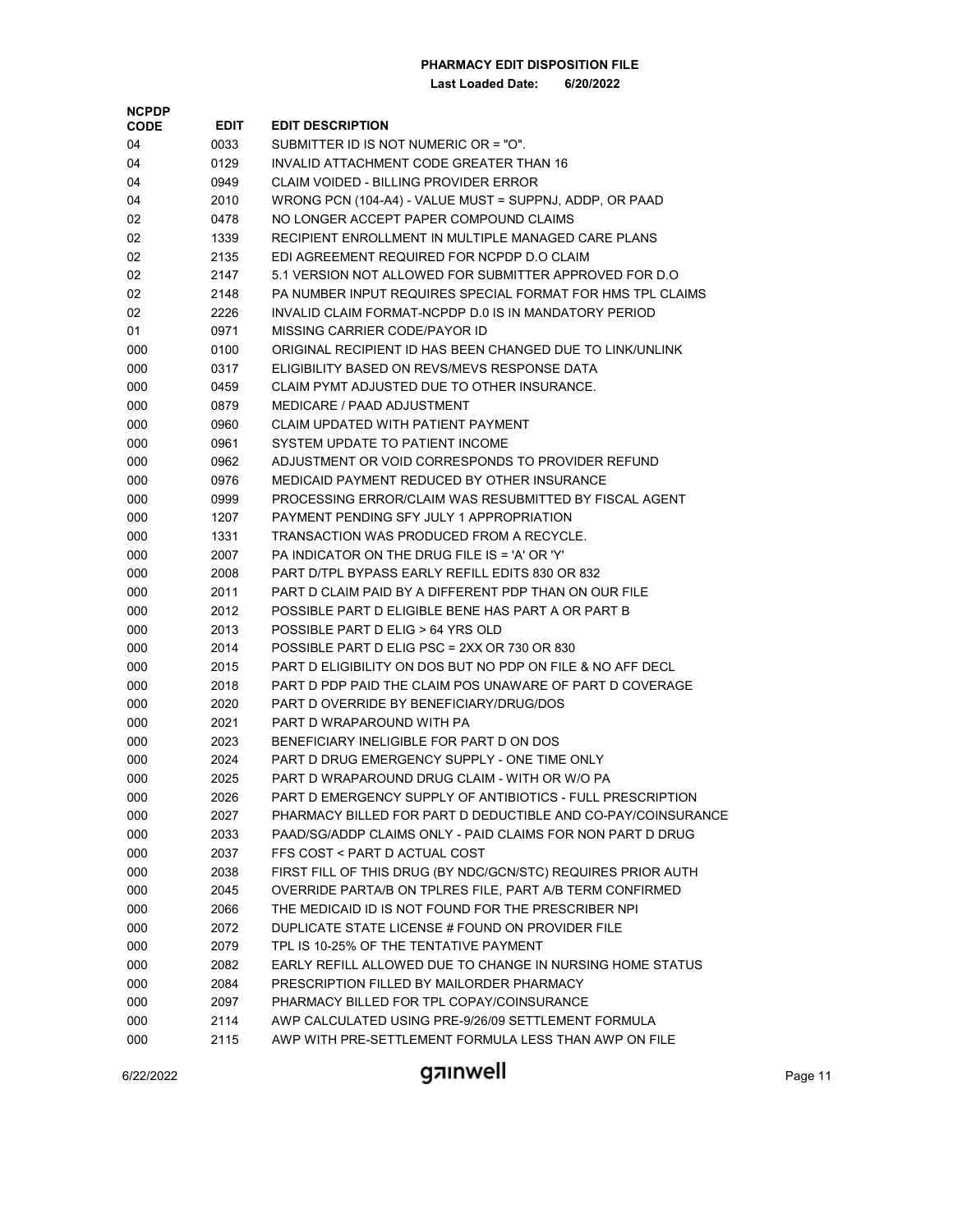**Last Loaded Date: 6/20/2022**

| <b>NCPDP</b> |             |                                                              |
|--------------|-------------|--------------------------------------------------------------|
| <b>CODE</b>  | <b>EDIT</b> | <b>EDIT DESCRIPTION</b>                                      |
| 000          | 2120        | LAST CHARACTER OF SIGNED FIELD IS NUMERIC & MUST BE SIGNED   |
| 000          | 2129        | HMS AUDIT ADJUSTMENT REASON 42/47 ADDED TO POS HISTORY CLAIM |
| 000          | 2131        | CMS UNMATCHED NDC ACCORDING TO FDB EDITORIAL (BLENDED) INFO  |
| 000          | 2146        | COVERED BY ADDP HEALTH INSURANCE CONTINUATION (HIC) PROGRAM  |
| 000          | 2150        | HMS AUDITORS NOT ALLOWED IN PHARMACY                         |
| 000          | 2151        | RX IS A COMPOUND, NOT BILLED AS A COMPOUND                   |
| 000          | 2152        | CLAIM DOES NOT BELONG TO PHARMACY                            |
| 000          | 2153        | RX INCORRECTLY SUBMITTED AS A COMPOUND                       |
| 000          | 2154        | INITIAL CONTROLLED DRUG FILLED > 30 DAYS PAST DATE WRITTEN   |
| 000          | 2155        | CLAIM WAS PREVIOUSLY RESERVED BY THE PHARMACY                |
| 000          | 2156        | RX INCOMPLETE-MISSING/INCOMPLETE/AMBIGUOUS PRESCRBR NPI      |
| 000          | 2157        | DOC HAS NO DIRECTIONS (SIG) FOR USE/EXCESSIVE QTY OF DAYS    |
| 000          | 2158        | DS AND QTY CHANGED TO BE CONSISTENT WITH DOCTOR'S DIRECTIONS |
| 000          | 2159        | RX INCOMPLETE-MISSING/INCOMP/AMBIG PRESRBRS AUTH AGENT       |
| 000          | 2160        | WRONG DAYS SUPPLY; CHNGED TO BE CONSISTENT W/ DR'S DIRCTNS   |
| 000          | 2161        | <b>ERRONEOUS CLAIM</b>                                       |
| 000          | 2162        | RX INCOMPLETE-MISSING/INCOMPLETE/AMBIGUOUS PRESCR INFO       |
| 000          | 2163        | <b>MISSING INGREDIENTS</b>                                   |
| 000          | 2164        | DRUG BILLED IS DIFFERENT THAN PRESCRIBED/DISPENSED           |
| 000          | 2165        | INCORRECT QUANTITY BILLED FOR SINGLE PACKAGE ITEM            |
| 000          | 2166        | INCORRECT COMPOUND INGREDIENT NDC# SUBMITTED                 |
| 000          | 2167        | RESPONSE RECEIVED AFTER ALLOTTED TIMEFRAME                   |
| 000          | 2168        | <b>MISSING FAX HEADER</b>                                    |
| 000          | 2169        | RX IS NOT ON FILE OR INCOMPLETE                              |
| 000          | 2170        | ACQUISITION INVOICE DOES NOT SUPPORT NDC BILLED              |
| 000          | 2171        | PHARMACY FAILED TO RESPOND WITHIN ALLOTTED TIMEFRAME         |
| 000          | 2172        | INCORRECT OR INVALID DAW/DNS SUBMITTED                       |
| 000          | 2173        | INCORRECT PRESCRIBER DEA#/NPI# SUBMITTED                     |
| 000          | 2174        | PRESCRIPTION NOT VALID FOR DOS                               |
| 000          | 2175        | NO NAME ON RX                                                |
| 000          | 2176        | INELIGIBLE PRESCRIBER BASED ON CMS LIST                      |
| 000          | 2177        | <b>INELIGIBLE PHARMACY</b>                                   |
| 000          | 2178        | INCORRECT PATIENT INFORMATION SUBMITTED                      |
| 000          | 2179        | <b>INAPPROPRIATE PRESCRIBER</b>                              |
| 000          | 2180        | EXCESSIVE QUANTITY BILLED FOR DAYS SUPPLY SUBMITTED          |
| 000          | 2181        | QTY EXCEEDS DS LIMITS & INCORRECT PACKAGE SIZE BILLED/DISP   |
| 000          | 2182        | RX INCOMPLETE; MISSING DATE WRITTEN                          |
| 000          | 2183        | EXCEEDED REFILLS ALLOWED                                     |
| 000          | 2184        | RX INCOMPLTE; MISSING MORE THAN ONE REQUIRED COMPONENT       |
| 000          | 2185        | RX INCOMPLETE, MISSING PRESCR INFO/PRESCR SIG/AUTH AGENT/DEA |
| 000          | 2186        | RX IS INCOMPLETE-PAT NAME IS AMBIG/INCOMPLETE                |
| 000          | 2187        | RX INCOMPLETE; MISSING DIRECTIONS, DRUG NAME, STRENGTH/QTY   |
| 000          | 2188        | <b>RX/DOCUMENTATION IS ILLEGIBLE</b>                         |
| 000          | 2189        | HMS-INITIATED FAIR HEARING OVERRIDE                          |
| 000          | 2190        | RETURNED TO STOCK PRESCRIPTION                               |
| 000          | 2191        | COPY OF RX WAS NOT PROVIDED                                  |
| 000          | 2192        | UNNECESSARY QUANTITY REDUCTION                               |
| 000          | 2193        | MISSING/INCOMPLETE SIGNATURE/DELIVERY LOG/CERTIF STATEMENT   |
| 000          | 2194        | RX DISPENSED AFTER DATE OF DEATH                             |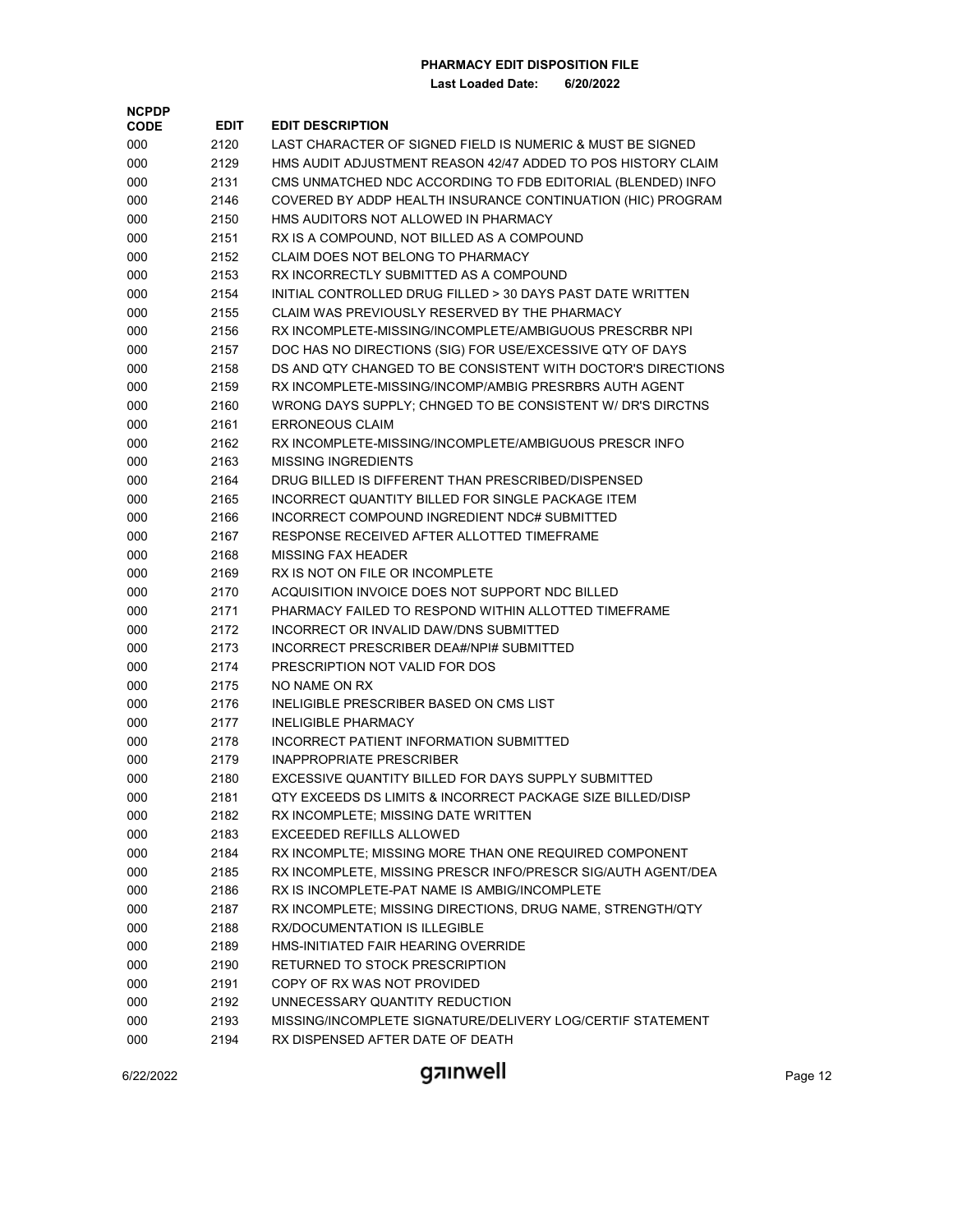| <b>NCPDP</b> |             |                                                              |
|--------------|-------------|--------------------------------------------------------------|
| <b>CODE</b>  | <b>EDIT</b> | <b>EDIT DESCRIPTION</b>                                      |
| 000          | 2195        | QUANTITY BILLED IS GREATER THAN THE QUANTITY DELIVERED       |
| 000          | 2196        | RX NOT TAMPER RESISTANT                                      |
| 000          | 2197        | UNDOCUMENTED AUTHORIZATION OF REFILL                         |
| 000          | 2198        | STOLEN PRESCRIPTION PAD                                      |
| 000          | 2199        | <b>ACQUISITION NON-MATCH (NDC)</b>                           |
| 000          | 2200        | MISSING ACQUISITION RECORD                                   |
| 000          | 2201        | INCORRECT/INVALID DATE RANGE ON INVOICE FOR NDC ON CLAIM     |
| 000          | 2202        | DE DEA# ON CONTROLLED RX (CII THRU CV) MISSING OR INVALID    |
| 000          | 2203        | EQ MAXIMUM DAILY QTY EXCEED                                  |
| 000          | 2204        | RH STRENGTH ON PRESCRIPTION MISSING                          |
| 000          | 2205        | RU DIRECTIONS FOR USE MISSING                                |
| 000          | 2206        | TPL CLAIM FOR PATIENT WITH PART D - SHOULD BE PART D CLAIM   |
| 000          | 2232        | BENEFIT STAGE AMOUNT SUBMITTED FOR DEDUCTIBLE STAGE          |
| 000          | 2233        | BENEFIT STAGE AMOUNT SUBMITTED FOR INITIAL STAGE             |
| 000          | 2234        | BENEFIT STAGE AMOUNT SUBMITTED FOR DONUT HOLE STAGE          |
| 000          | 2235        | BENEFIT STAGE AMOUNT SUBMITTED FOR CATASTROPHIC STAGE        |
| 00           | 2118        | THERAPEUTIC DUPLICATE FOUND USING NATIONAL STANDARD          |
| 00           | 2119        | NON-COVERED NDC PER CMS/FDA RESTRICTION                      |
| 00           | 2132        | ANTIPSYCHOTIC DRUG-56 DAYS AT MAX DOSE REQ BEFORE SWITCHING  |
| 00           | 2133        | ANTIPSYCHTIC DRUG-OVERLAPPING USAGE OF 2+ DRUGS > 42 DAYS    |
| 00           | 2134        | PSYCHOTROPIC DRUGS-FIVE OR MORE USED CONCURRENTLY            |
| 00           | 2207        | RX INCOMPLETE/MISSING/AMBIG/INCOMPLETE PRESCRIBER SIGNATURE  |
| 00           | 2208        | RX INCOMPLETE-MISSING/INCOMPLETE/AMBIGUOUS QUANTITY          |
| 00           | 2209        | SIGNATURE OR DELIVERY LOG IS INCOMPLETE                      |
| 00           | 2210        | NO SIGNATURE ON CLAIM LOG                                    |
| 00           | 2211        | INSUFFICIENT INVOICE QUANTITY                                |
| 00           | 2212        | <b>INVOICE IS ILLEGIBLE</b>                                  |
| 00           | 2213        | INSUFFICIENT QTY-INVOICE DOC DOES NOT SUPPORT QTY BILLED     |
| 00           | 2214        | CLAIMS WAS PREVIOUSLY RESERVED BY THE PHARMACY               |
| 00           | 2215        | PHARMACY FAILED TO RESPOND WITHIN ALLOTTED TIMEFRAME         |
| 00           | 2216        | CLAIM RESERVED AND MEDICATION WAS RETURNED TO STOCK          |
| 00           | 2242        | BENEFIT STAGE 50, NOT PART D-PART B DRUG PAID UNDER PART C   |
| 00           | 2243        | BENEFIT STAGE 60 - NOT PART D -SUPPLEMENTAL BENEFIT          |
| 00           | 2245        | BNFT STG 80-NOT PARTD CLM-PD BY NGTIATED PRC-NOT PARTD DRUG  |
| 00           | 2249        | GERIATRIC PRECAUTION FOUND-DRUG IS ON BEERS/HEDIS/STOPP LIST |
| 00           | 2268        | INELIGIBLE PRESCRIBER, PRESCRIPTION IN 15-DAY GRACE PERIOD   |
| 00           | 2275        | BNFT STG 62-NOT PARTD CLM-PD BY COADMIN PLAN-NOT PARTD DRUG  |
| 00           | 2277        | VOID RECEIVED AFTER HOURS-HELD UNTIL POS SYSTEM AVAILABLE    |
| 00           | 2279        | CLAIM SERVICE DATE OCCURS DURING DISASTER SITUATION          |
| 00           | 2284        | DRUG SUBJECT TO MEDICAL REVIEW                               |
| 00           | 2292        | CLAIM PAID FOR CO-PAY FOR INCORRECTLY ENROLLED PSC 762       |
| 00           | 2295        | FACILITY PROVIDER IS NOT ACTIVE ON THE DATE OF SERVICE       |
| 00           | 2296        | CLAIM NOT ELIGIBLE FOR 340B PRICING                          |
| 00           | 2297        | CLAIM SUBMITTED AS A 340B CLAIM                              |
| ***          | 0171        | <b>INVALID CARRIER CODE</b>                                  |
| $***$        | 0287        | <b>HOSPICE RELATED CLAIM</b>                                 |
| $***$        | 0313        | NEWBORN TO GSHP RECIPIENT USING PARENTS MEDICAID ID          |
| $***$        | 0411        | GSHP PRIOR AUTHORIZATION NOT REQUIRED                        |
| $***$        | 0429        | GSHP 30 DAY WAIVER ON PA                                     |